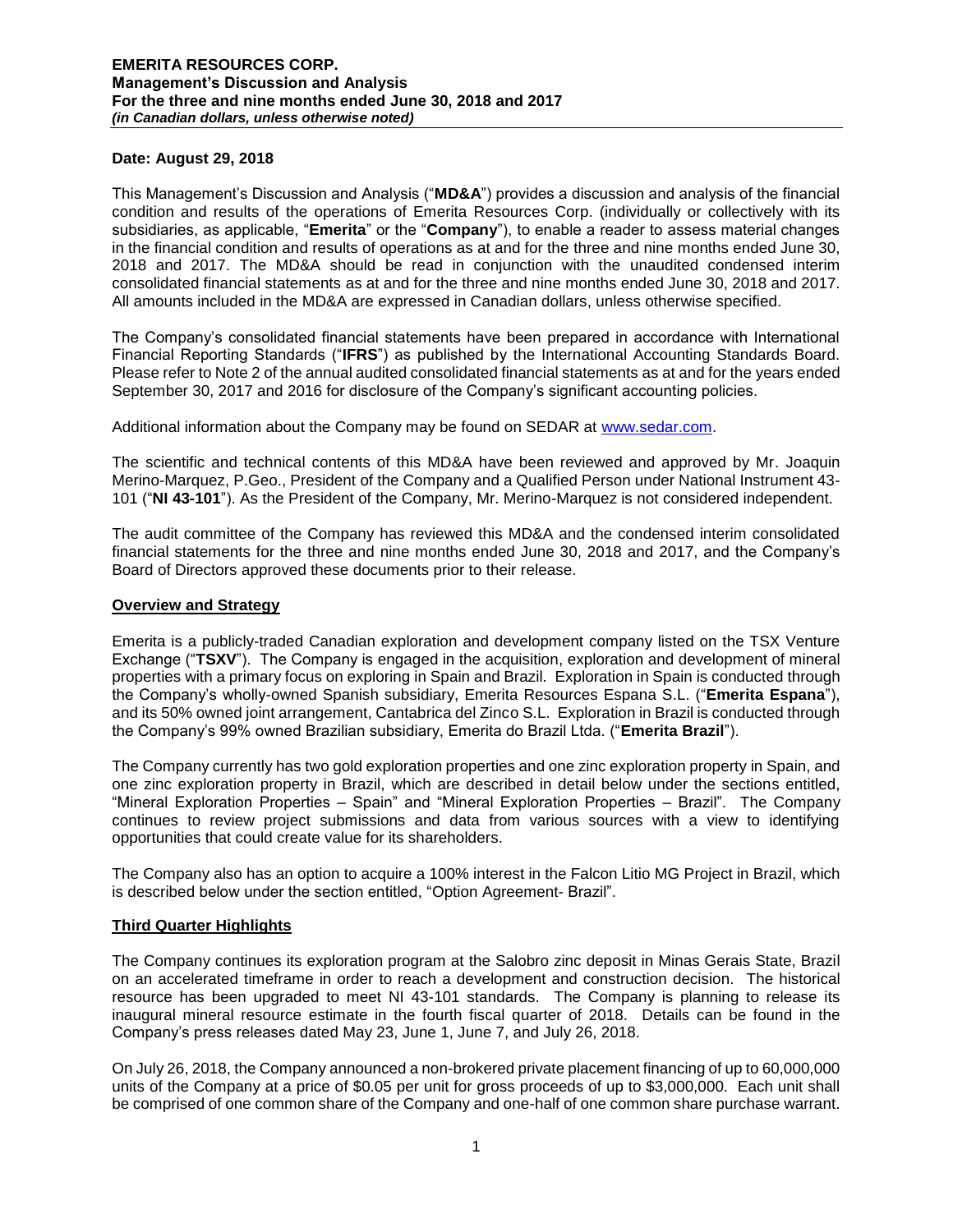Each whole warrant shall entitle the holder to acquire one common share at a price of \$0.15 for a period of 24 months following the closing date of the Offering.

The proceeds of the Offering will be used to continue the exploration program on the Salobro zinc project, satisfy the previously announced upcoming payment to Vale S.A. in connection with the Company's acquisition of the Salobro project and for general corporate purposes. The closing date of the Offering is expected to occur in the next fiscal quarter.

Effective August 1, 2018, David Gower, P. Geo. was appointed the Chief Executive Officer of the Company, and Michael Timmins became the Chairman of the Company's Board of Directors.

#### **Summary of Properties and Projects**

#### **Mineral Exploration Properties – Brazil**

#### **Salobro Zinc Project**

On July 14, 2017, the Company entered a definitive agreement (the "**Definitive Agreement**") with Vale S.A. ("**Vale**") and IMS Engenharia Mineral Ltda. ("**IMS**") to acquire the Salobro zinc project ("the **Salobro Project**"). The Company completed the acquisition on March 15, 2018.

In connection with a binding letter of intent ("**LOI**"), the Company created a Brazilian subsidiary, Zinco das Gerais, to formally hold and operate its Brazilian projects, including the Salobro Project. The Company currently owns 75% of Zinco das Gerais with an exclusive right to acquire the remaining 25% interest from IMS at its sole option.

On April 10, 2018, the Company commenced its Phase 1 drilling program. As part of the quality assurance/quality control ("**QA/QC**") procedures, 1,184 core duplicate samples (54% of total samples) from previous drilling programs completed by Vale were sent to the ALS laboratory for check assays. ALS is independent of the Company. From this total, 55 core duplicate samples were considered mineralized intervals grading over 1.0% Zn (43% of total mineralized intervals). Based on the assys results comparison between the historical data and the Company's new sampling, the program demonstrates that the previous historical results are consistent, unbiased, and meet the QA/QC requirements to support a mineral resource estimate to NI 43-101 standards.

The technical information relating to this drilling program has been reviewed and approved by Mr. Carlos Cravo Costa, P.Geo., a Qualified Person under National Instrument 43-101.

As of July 26, 2018, the Company has completed its initial diamond drill program, which contemplates 22 drill holes totaling 3,675.85 meters of drilling. The drill campaign included thirteen drill holes which were designed to expand the existing mineral resource, four twin (TW) drill holes for QA/QC of the historical drilling to provide data necessary for completing an NI 43-101 compliant mineral resource estimate, and five large diameter (PQ) drill holes for metallurgical test work (MET). The MET holes were not assayed as this material is kept intact for grinding and flotation testing and will be analyzed as part of the metallurgical program in the future. The hey highlights from the drill program are as follows:

- The drill program has expanded the mineralization beyond the limits of the historical drilling.
- The new mineralization is up dip and along strike of the historical mineralization, the deposit remains open at depth.
- The drill program has improved the continuity of the mineralization and provided for a revision of the geological model that improves the continuity of the mineralized zones.
- Processing of the geophysical data indicates strong potential for the mineralized zone to continue down plunge to the west.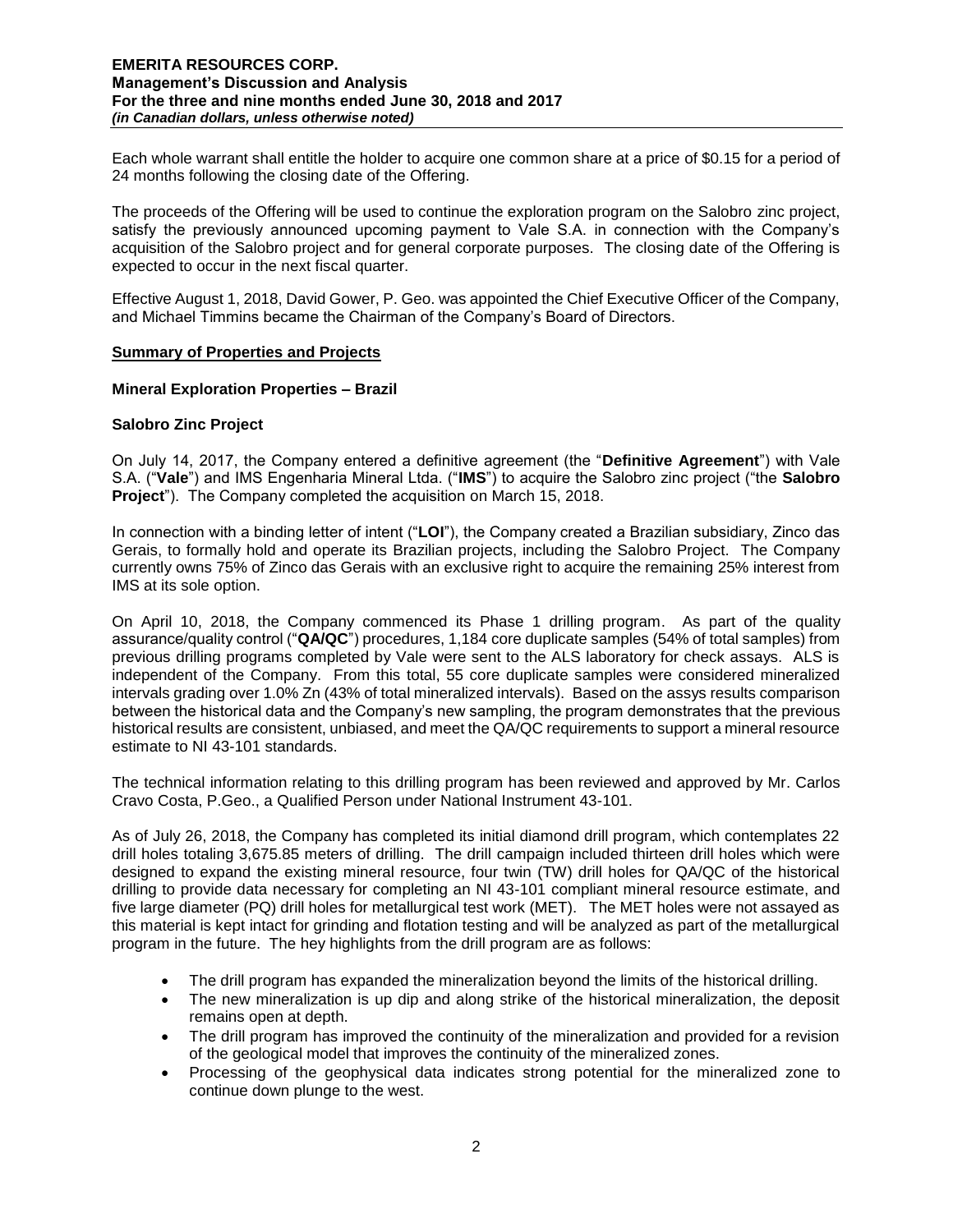The diamond drill program was successfully completed and in line with the Company's budget and publicly disclosed timeline. The drill hole data for the mineral deposit is now being modeled by an independent qualified person, as defined by NI 43-101, and the initial NI 43-101 mineral resource estimate is expected to be published within the next fiscal quarter. The drill program has produced positive results as the limits of the mineralization have been expanded beyond the historical geological model. The expansion to date is above the deepest point of the existing geological model which would normally have a positive impact on project economics. The deposit remained open at depth. The following is a complete summary of drill holes and drill hole locations:

| HOLE-ID           |           | LOCATIONX LOCATIONY LOCATIONZ LENGTH |        |        | <b>DATUM</b>    | <b>AZIMUTH</b> | <b>DIP</b> |
|-------------------|-----------|--------------------------------------|--------|--------|-----------------|----------------|------------|
| EM-SALO-DDH-001   | 696510.81 | 8254067.93                           | 819.15 | 287.30 | SIRGAS-2000 23S | 338.00         | $-70.00$   |
| EM-SALO-DDH-002   | 696520.86 | 8254251.57                           | 809.77 | 125.40 | SIRGAS-2000 23S | 338.00         | $-56.00$   |
| EM-SALO-DDH-003   | 696711.23 | 8254355.88                           | 804.78 | 115.20 | SIRGAS-2000 23S | 338.00         | $-56.00$   |
| EM-SALO-DDH-004   | 696347.88 | 8253914.21                           | 814.51 | 360.70 | SIRGAS-2000 23S | 338.00         | $-60.00$   |
| EM-SALO-DDH-005   | 696612.83 | 8254339.25                           | 809.70 | 93.85  | SIRGAS-2000 23S | 338.00         | $-60.00$   |
| EM-SALO-DDH-006 A | 696478.87 | 8254410.43                           | 872.69 | 63.55  | SIRGAS-2000 23S | 0.00           | $-90.00$   |
| EM-SALO-DDH-007   | 696274.37 | 8254034.63                           | 846.64 | 293.15 | SIRGAS-2000 23S | 338.00         | $-66.00$   |
| EM-SALO-DDH-008   | 696151.19 | 8254294.46                           | 898.56 | 61.05  | SIRGAS-2000 23S | 338.00         | $-61.00$   |
| EM-SALO-DDH-009   | 697299.96 | 8254491.63                           | 781.62 | 110.30 | SIRGAS-2000 23S | 338.00         | $-80.00$   |
| EM-SALO-DDH-010   | 697111.47 | 8254427.57                           | 770.20 | 88.20  | SIRGAS-2000 23S | 338.00         | $-65.00$   |
| EM-SALO-DDH-011   | 697300.84 | 8254488.34                           | 781.11 | 111.10 | SIRGAS-2000 23S | 338.00         | $-80.00$   |
| EM-SALO-DDH-012   | 697386.84 | 8254494.02                           | 780.22 | 131.20 | SIRGAS-2000 23S | 338.00         | $-60.00$   |
| EM-SALO-DDH-013   | 697299.45 | 8254494.21                           | 780.56 | 114.85 | SIRGAS-2000 23S | 338.00         | $-80.00$   |
| EM-SALO-DDH-014   | 696446.36 | 8254227.47                           | 815.23 | 125.35 | SIRGAS-2000 23S | 338.00         | $-60.00$   |
| EM-SALO-DDH-015   | 697300.17 | 8254490.22                           | 780.89 | 107.90 | SIRGAS-2000 23S | 338.00         | $-80.00$   |
| EM-SALO-DDH-016   | 696644.30 | 8254265.11                           | 804.98 | 152.15 | SIRGAS-2000 23S | 338.00         | $-60.00$   |
| EM-SALO-DDH-017   | 697543.39 | 8254417.98                           | 791.31 | 299.45 | SIRGAS-2000 23S | 338.00         | $-75.00$   |
| EM-SALO-DDH-018   | 696417.92 | 8254019.33                           | 831.41 | 346.35 | SIRGAS-2000 23S | 338.00         | $-75.00$   |
| EM-SALO-DDH-019   | 697357.32 | 8254332.61                           | 825.25 | 271.10 | SIRGAS-2000 23S | 338.00         | $-70.00$   |
| EM-SALO-DDH-020   | 697273.54 | 8254556.93                           | 776.86 | 61.20  | SIRGAS-2000 23S | 0.00           | $-90.00$   |
| EM-SALO-DDH-021   | 696610.30 | 8254073.08                           | 795.88 | 269.40 | SIRGAS-2000 23S | 338.00         | $-55.00$   |
| EM-SALO-DDH-022   | 697467.45 | 8254598.89                           | 788.59 | 87.10  | SIRGAS-2000 23S | 338.00         | $-60.00$   |

A NI 43-101 technical report in respect of the Salobro Project entitled "Technical Report on Salobro Zinc Project" dated March 23, 2017 was prepared by Carlos H.C. Costa, P.Geo., and is available under the Company's profile on SEDAR at www.sedar.com and on the Company's website.

The Salobro Project is comprised of two mining applications covering 1,209.75 hectares in the Municipality of Porteirinha, Minas Gerais State, Brazil, in an area well serviced with infrastructure including a zinc smelter, paved roads, cellular coverage, rail, water and power. The mineralization is hosted in the Riacho dos Machados group, which is described as a metasedimentary sequence of Archean or Paleoproterozoic age. The mineralization is stratabound with sphalerite and galena as the main ore minerals. The metasedimentary sequence comprises carbonates, banded iron formations and banded cherts, suggesting either a Mississippi Valley Type or Sedex depositional environment for the sulphide accumulations. The thickest intercept to date is 13.92 meters grading 10.39% zinc and 2.13% lead. The known mineralization occurs in three lenses all of which remain open for expansion by further drilling.

**A qualified person, as defined in NI 43-101, has not done sufficient work on behalf of Emerita to classify the historical estimate as a current mineral resource and Emerita is not treating the historical estimate as a current mineral resource or mineral reserve. The resource estimate is a historical estimate and should not be relied upon.** A summary of the historical resource estimate can be found on the Company's website in a report entitled "Mineralizações De Zinco E Chumbo Do Depósito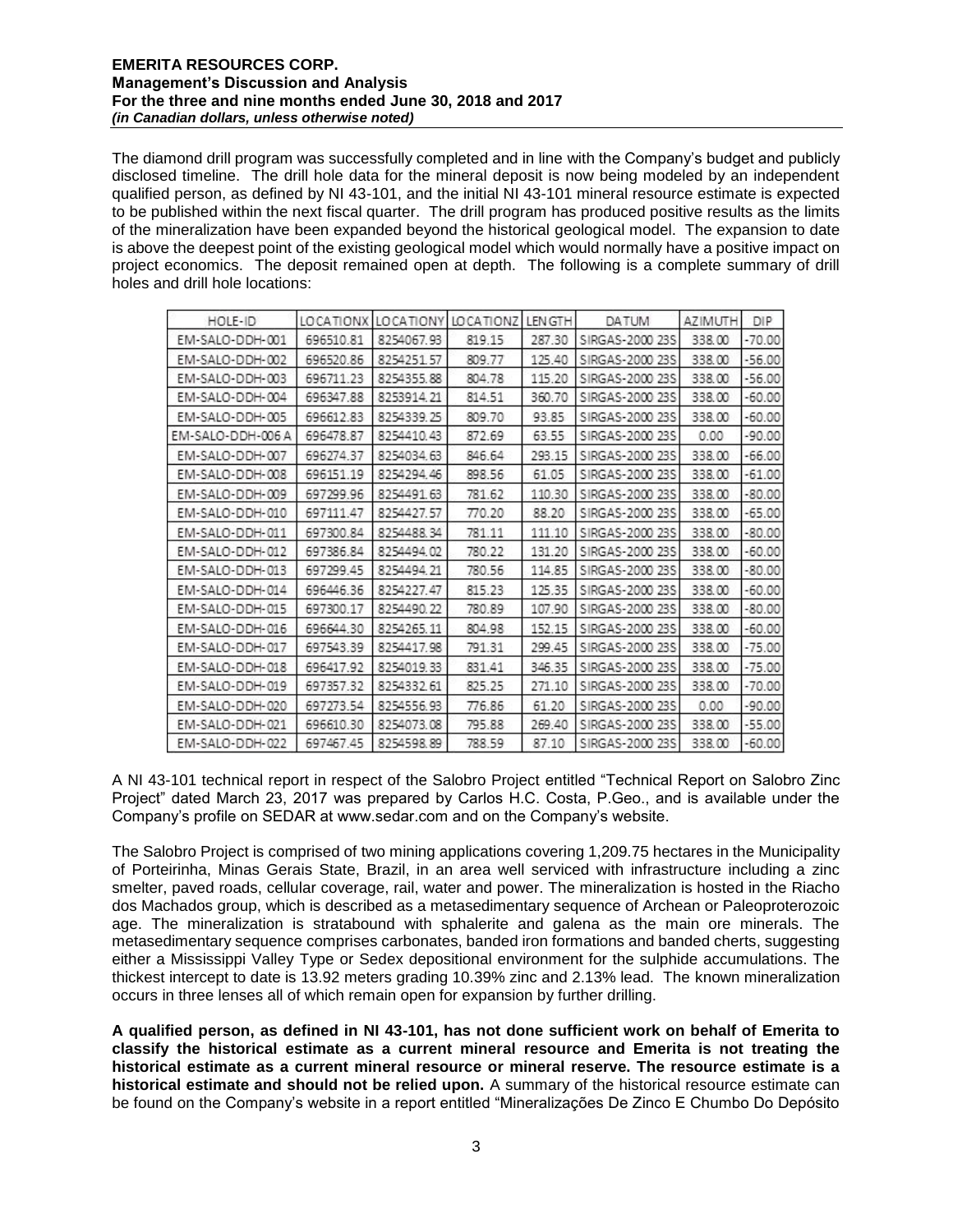Salobro, Porteirinha (Mg) (2006)". According to the report, the Salobro Project deposit is estimated to contain 8.3 million tonnes grading 7.12% zinc plus lead. The database used to establish the mineral resource estimate includes 40 diamond drill holes (13,884.94 meters of drilling). All borehole collar and down hole surveys, as well as a topographic survey with contour lines spaced at five meters, were provided to Emerita from the previous operators of the Salobro Project. Historical technical reports that included specific gravity and other technical commentary have also been provided to Emerita. All assays were completed at Vale's laboratory and there is no reference to external and independent duplicate assay samples in the database. The deposit remains open for further expansion.

Pursuant to the Definitive Agreement, the Company paid USD\$350,000 in cash to Vale, and will make additional cash payments on the following schedule:

- US\$1,650,000 on or before August 30, 2018. The Company has entered into an agreement with Vale to extend the payment date from the original payment date which was the first anniversary date of the Definitive Agreement;
- US\$1,500,000 on or before the third anniversary of the Definitive Agreement; and
- US\$3,000,000 on or before the seventh anniversary of the Definitive Agreement.

Zinco das Gerais shall hold the Salobro Project in trust for Vale until the Consideration has been fully paid by Emerita. If Emerita fails to pay any installment of the Consideration to Vale and Emerita does not remedy this breach within 30 days, Vale may request that the Salobro Project be returned by Zinco das Gerais or IMS, as applicable, to Vale and Vale shall retain any portion of the Consideration it has received up until such time. Vale shall not refund any of the legal fees and court costs paid by Emerita regarding this Transaction.

As consideration for IMS transferring the rights to the Salobro Project to Zinco das Gerais, the Company issued 1,000,000 of its common shares to IMS on March 15, 2018. The Company has the right to acquire IMS's 25% interest in Zinco das Gerais, up to 48 months from the date of Definitive Agreement execution, by paying CAD\$2,000,000 in cash to IMS or its nominee and issuing an additional 1,000,000 common shares to IMS or its nominee.

### **Mineral Exploration Properties – Spain**

The Company has interests in one zinc property and two gold exploration properties in Spain. The three properties are (i) Plaza Norte, located in the Reocin Mining Camp in Cantabria, northern Spain (ii) Las Morras, located in the Extremadura region, Spain, and (iii) Sierra Alta, located in the Asturias region in northwestern Spain. Each of the properties is comprised of exploration permits that were issued by the Cantabrian, Extremadura, and the Asturian regulatory authorities, respectively.

### *Plaza Norte Property – Description*

On October 26, 2017, the Company, along with its Spanish joint venture partner, Aldesa, was awarded exploration concessions for 120 claims comprising 3,600 hectares in the Santillana Syncline (the "**Plaza Norte Project**"), through the public tender organized by the government of Cantabria. The rights to the Plaza Norte Project have been granted for an initial term of three years, with the option to renew.

The Company participated in the tender process through a joint venture company, Cantabrica del Zinco S.L. ("the **JV Co**"), of which the Company owns a 50% interest with the Aldesa Group of Companies ("**Aldesa**"). Details about Aldesa can be found at [www.aldesa.es.](http://www.aldesa.es/) Aldesa is a specialized infrastructure construction group with over 40 years experience in the construction industry in Spain and internationally. Emerita and Aldesa formed a joint venture for the purpose of participating in the exploration and development of the Plaza Norte Project. Under the terms of the joint venture, the parties are equally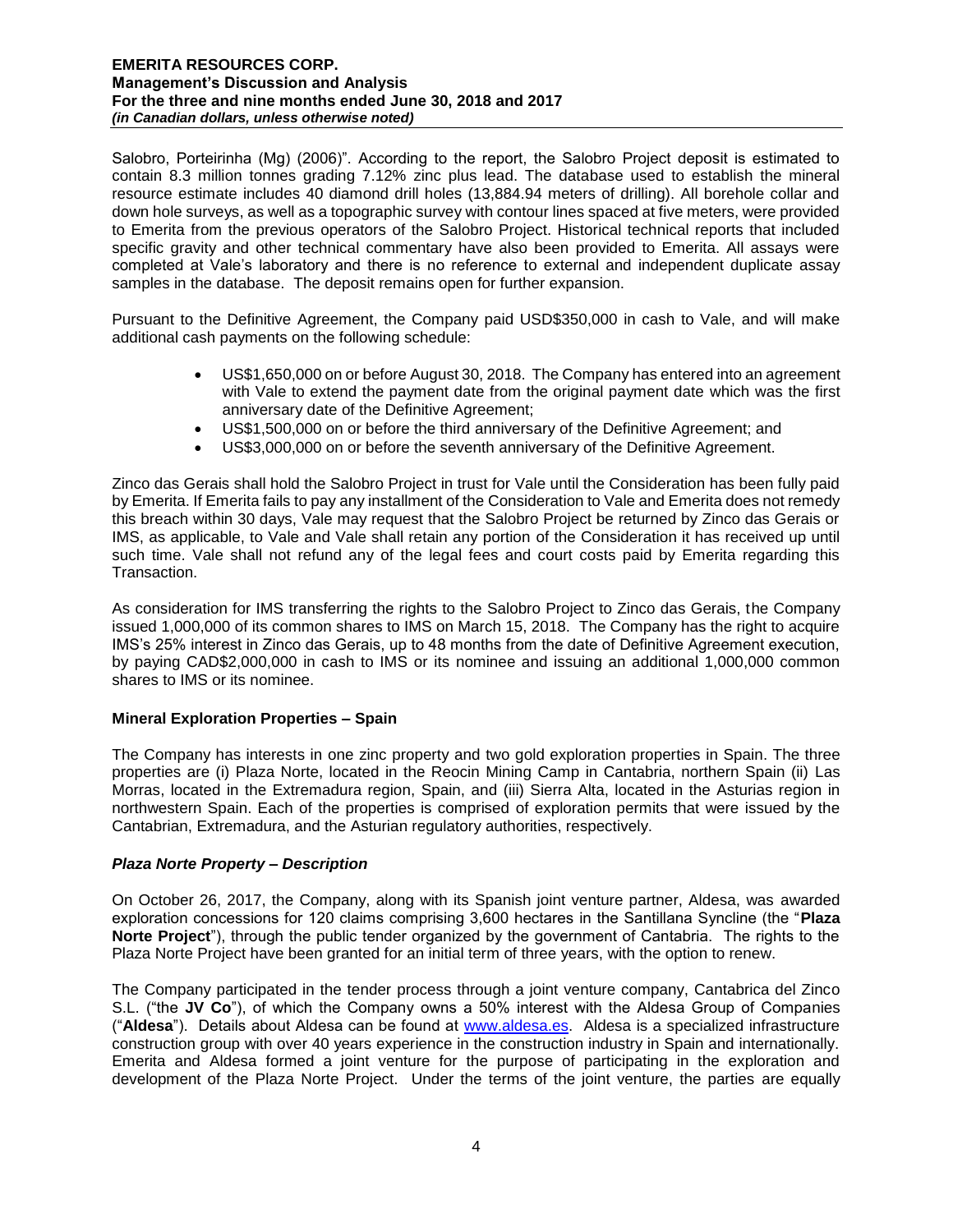represented on the board of directors of the JV Co, and Emerita is the operator of the board-approved exploration programs.

The Plaza Norte Project is in the Cantabria Region, northern Spain, in the Reocin mining district. The Cantabria region is characterized by first world infrastructure including an industrial port and an excellent rail and road network. The Reocin mine is a past producing zinc mine and among the richest zinc mines in the world. The exploration tender launched by the government of Cantabria encompassed a total of 460 claims comprising 13,800 hectares, of which 120 claims were strategically selected by the JV Co based on a detailed review of the historical data.

### *Plaza Norte Property – Exploration*

In support of its drill program, the Company has acquired the historical database for the Plaza Norte Project which includes more than 300 drill holes (approximately 73,000 metres of diamond drilling) with numerous high grade intercepts. Initial drilling will be designed to establish a resource within target areas where mineralization is already indicated by wide spaced drilling.

### *Plaza Norte Property – Outlook*

The Company's Spanish technical team has commenced the permitting process to support a 5,000 meter diamond drill program on priority targets that already have high grade intercepts with the objective of establishing a NI 43-101 resource. Permitting is expected to be completed in October 2018.

# *Las Morras Property – Description*

The original exploration permit for the Las Morras property comprised 230 claims, totaling approximately 7,000 hectares. The permit for Las Morras was granted on 2012 and expired on April 17, 2015 but was renewable for an additional three-year term. The Company applied for an additional two-year term and received approval of the renewal for a period of two years on August 20, 2015. A subsequent renewal for an additional period of 2 years was granted on January 20, 2017. This property is located in the eastern part of the Badajoz province of Spain.

### *Las Morras Property – Outlook*

On November 14, 2017 the Company granted an option ("**the Option**") to Copper One Inc. ("**Copper One**") to acquire a 100% interest in the Las Morras property. As consideration for the Option, Copper One paid \$25,000 in cash to the Company on November 17, 2017 and an additional \$75,000 in cash to the Company on January 9, 2018.

In order to exercise the Option, Copper One shall:

- o pay \$100,000 in cash to the Company on or before November 14, 2019;
- $\circ$  spend \$500,000 on exploration activities on the project on or before November 14, 2019;
- o pay \$250,000 in cash to the Company on or before November 14, 2020;
- $\circ$  spend \$1,500,000 on exploration activities on the project on or before November 14, 2021; and
- $\circ$  grant to the Company a 2% net smelter returns royalty on the project.

The Company will hold the project in trust for Copper One until the Option is exercised and the project is assigned and transferred. If Copper One does not exercise the Option, the Company will retain the project. During the option period, Copper One will have the right to designate the operator of the project.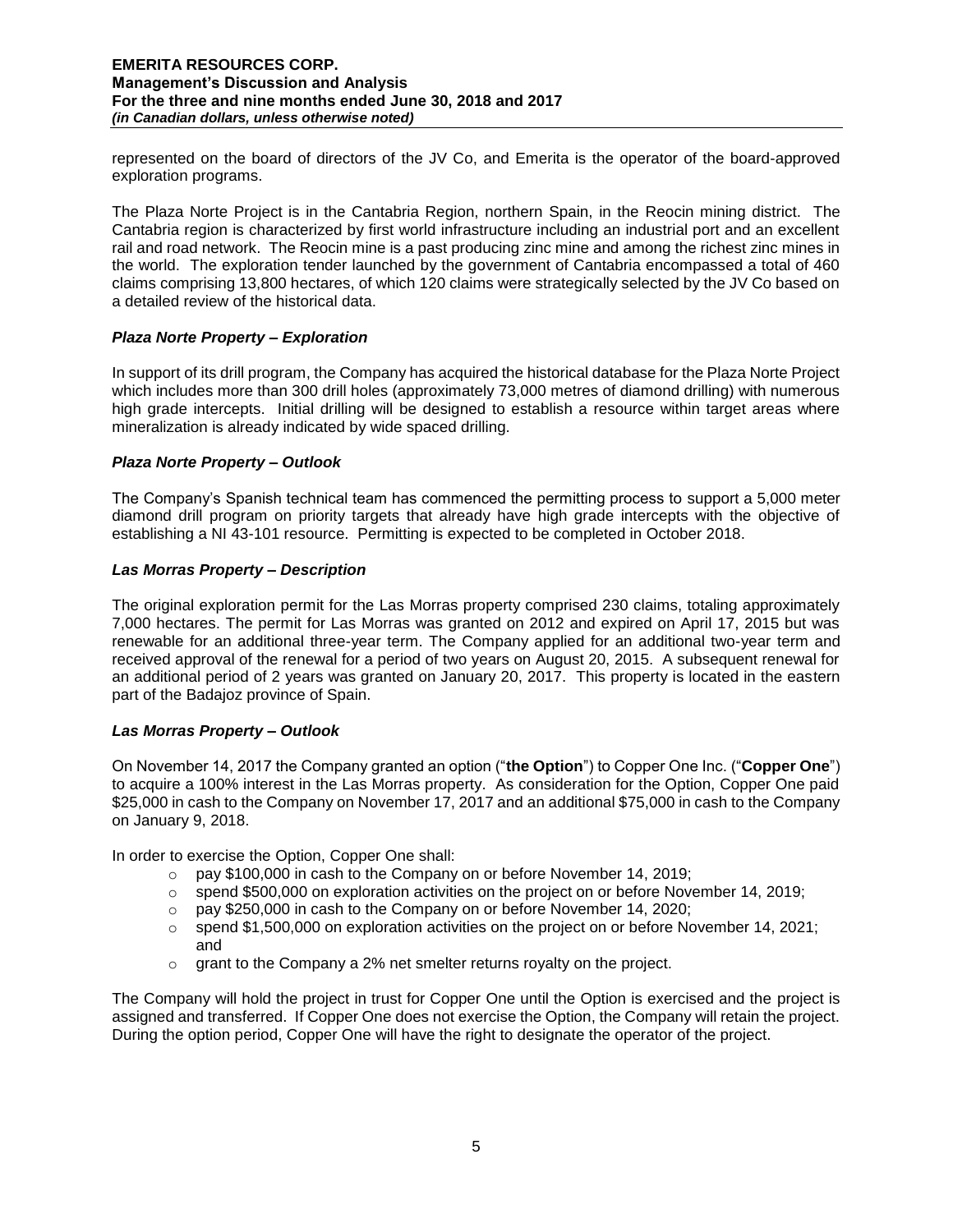### *Sierra Alta Property – Description*

The Sierra Alta property is comprised of one exploration permit which consists of 90 mining claims comprising 2,700 hectares in the "Navelgas Gold Belt" in the Asturias region of northwestern Spain. The Company applied for the permit on November 18, 2013 and received notice that the permit for the property had been granted on July 26, 2015. The concession is valid for a three-year term and is renewable for equal and successive periods of three years. The Sierra Alta project is in a comparable geological environment to the El Valle-Boinas and Carles gold mines which operate 35 kilometres to the east of the project. Gold mineralization in the area typically occurs in high grade epithermal veins, skarns, and as intrusive related gold deposits. High grade gold samples in bedrock were identified by the Company during the initial property assessment, with grades of up to 10.65 g/t gold.

The area is characterized by extensive ancient Roman gold mine workings that align for over 10 kilometres along a NNE-SSW striking structure, of which the two largest historical excavations occur within the property boundary.

In July 2017, the restoration and investigation plan submitted to the local authorities was approved. This document initiates the three-year period of concessions and establishes the expiry date of the permit of July 31, 2020. The concessions period can be renewed for another three-year period, subject to conditions.

# *Sierra Alta Property – Exploration*

In July 2016, the Company commenced exploration on the Sierra Alta property. The initial exploration program consisted of detailed geological mapping, bedrock sampling and trenching, where required. The program was designed to identify and evaluate areas with high grade gold mineralization along more than four kilometers of strike length and prioritize the target areas for diamond drilling in a subsequent program. The initial area of focus is characterized by a high density of ancient Roman mining excavations which are distributed along a geological structure that appears to control the distribution of the mineralization.

There are two main gold geochemical anomalies within the Sierra Alta property. The anomaly in the North is approximately 3.0 kilometres long by 300 metres wide, and the one in the South is approximately 1.5 kilometres long by 200 metres wide. Recent exploration has been focused on the Northern anomaly where there is a high concentration of ancient mining excavations.

On November 3, 2017, a formal work plan was submitted to the regional mining authorities and the Company received approval of the plan for a probation period of one year on December 21, 2017.

### *Aznalcóllar Tender*

On December 16, 2014, the Company submitted a detailed technical proposal, which was the final requirement for the final stage of the public tender process for the Aznalcóllar Project.

The Aznalcóllar Project is a past producing property within the Iberian Pyrite Belt that hosted the Aznalcóllar and Los Frailes open pit zinc-lead-silver mines. The focus of the project is the re-development of the Los Frailes deposit which was developed in the mid-1990s. The historical open pit mineral resource as calculated by the previous operator of the mine was estimated to be 71 million tonnes grading 3.86% zinc, 2.18% lead, 0.34% copper and 60 ppm silver.

On February 23, 2015, the panel evaluating the bids for the Aznalcóllar Project on behalf of the Junta of Andalusia (the "**Panel**") recommended that the tender be granted to one of the Company's competitors in the bidding process. On February 26, 2015, the Head of the Mine Department of the Junta Andalusia confirmed that the tender process had been concluded and formally granted the tender to the Company's competitor, Minera Los Frailes SL ("**Los Frailes**").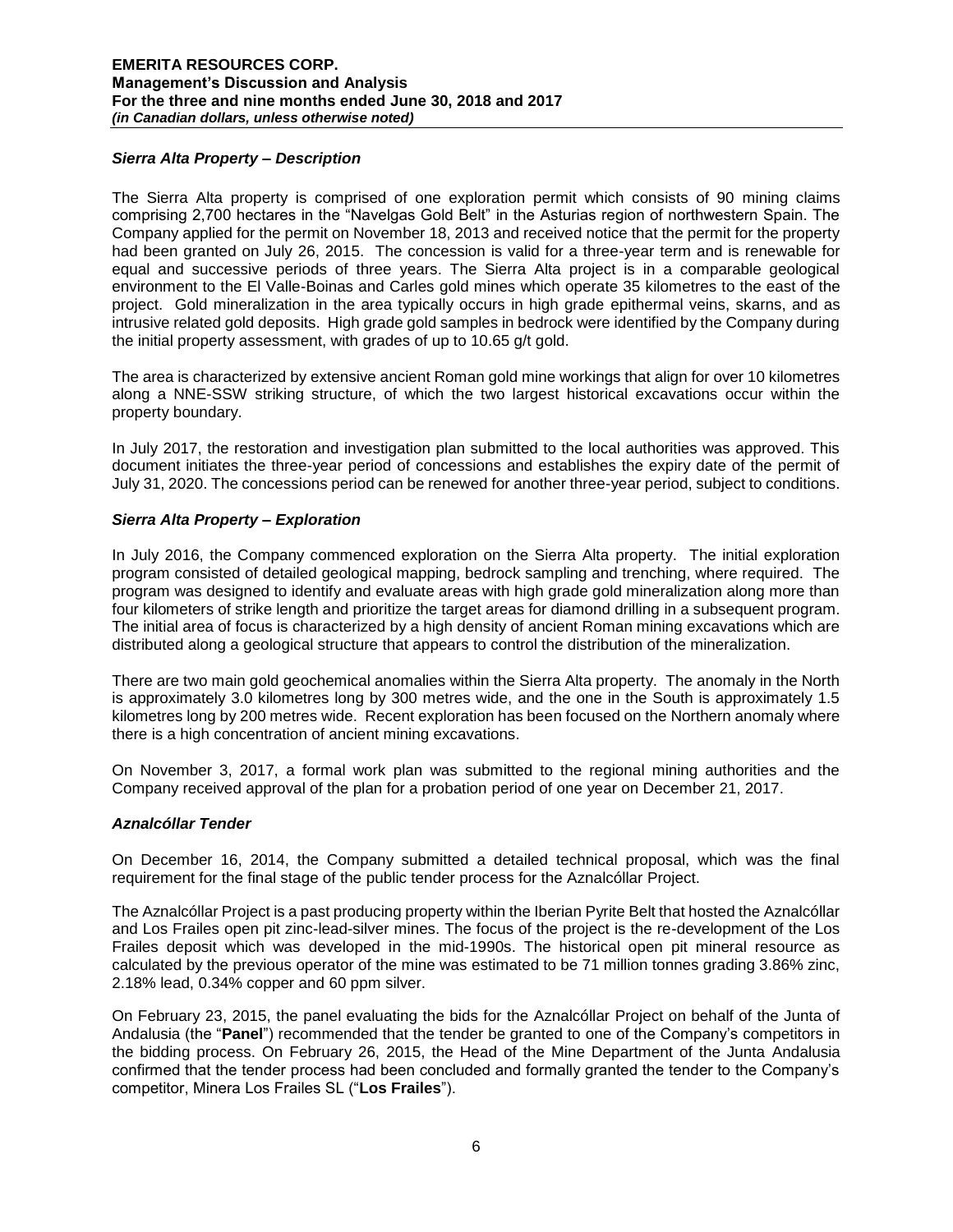Given the strength of its proposal, the Company initiated an appeal to the tender process and intends on continuing discussions with the responsible officials. The Company submitted the appeal on February 27, 2015 which was accepted by a Seville court judge on March 2, 2015.

The timing of the appeal process cannot be determined at this time and whether or not this process will result in the Company ultimately winning the rights to Aznalcóllar project remains uncertain.

### *Paymogo Tender*

In September 2017, the Upper Court of Andalusía ("**the Upper Court**") ruled in favour of Emerita's appeal relating to the awarding of the Paymogo Zinc Project ("**the Paymogo Project**") tender to Mina de Aguas Tenidas SA ("**Matsa**") and ordered that the qualifying bids pursuant to the tender be reassessed.

The Paymogo Project is in Southwestern Spain, close to the border with Portugal. Geologically the Paymogo Project is underlain by rocks of the Iberian Pyrite Belt, which is a prolific volcanogenic massive sulphide terrane with numerous current and past producers of base metals sulphides. The Paymogo Project hosts two deposits, called La Infanta and Romanera. Both deposits remain open at depth. La Infanta has some very high-grade intercepts and is only drilled to approximately 100 metres. Romanera is a larger sulphide deposit which is located approximately 7 kilometers to the west of La Infanta.

When the Paymogo Project was initially awarded to Matsa in 2014, Emerita filed an appeal based on its belief that the tender process contained a number of procedural errors and had not been conducted impartially. The Upper Court found that certain of the criteria used by the panel to evaluate the offers were considered arbitrarily and had not been made known to all the participants in the tender process and that "the panel made an arbitrary assessment of the bids favoring one bidder to the detriment of the others". As a result, the Upper Court ruled in favour of Emerita's appeal and rescinded the awarding of the Paymogo Project.

The Upper Court has directed the panel to reassess the bids excluding the criteria that were not previously publicly disclosed. Using the legal criteria, the Company believes that it should be awarded the tender. Neither the timing for reconvening the panel nor how the panel will approach the reassessment is known by the Company. The Company will provide an update in due course with respect to any new developments.

### *Falcon Project – Brazil*

In June 2016, the Company entered into a binding letter agreement (the "**Falcon Agreement**") with Falcon Metais Ltda. ("**Falcon**") pursuant to which Falcon granted to Emerita an option (the "**Option**") to acquire a 100% interest in the Falcon Litio MG Project (the "**Falcon Project**") on or before June 13, 2018 (the "**Option Expiry Date**"). The Falcon Project is adjacent to Brazil's only lithium mining operation owned by Companhia Brasileira de Lítio ("**CBL**") and the northwestern property boundary of the Falcon Project is just 500 meters from the CBL mine.

The Falcon Project is in Minas Gerais State, Brazil, near the Salobro zinc project detailed above. This provides the Company with the opportunity to explore the Falcon Project cost effectively, as its technical team will be in the area. The Falcon Project is comprised of one exploration permit and five applications for exploration permits. The applications for exploration permits have been submitted to the Brazilian Mining Agency by Falcon and will be transferred to Emerita when the exploration permits are granted.

In order to acquire the Option, Emerita issued 500,000 common shares to Falcon in June 2016, at a price per share of \$0.155. An additional 500,000 common shares were issued on August 28, 2017 at a price per share of \$0.12 based on the estimated market value of the shares on the date of issuance. In order to exercise the Option and acquire the Falcon Project, Emerita must issue a third tranche of 500,000 common shares to Falcon on or before the Option Expiry Date, but can be extended subject to mutual agreement.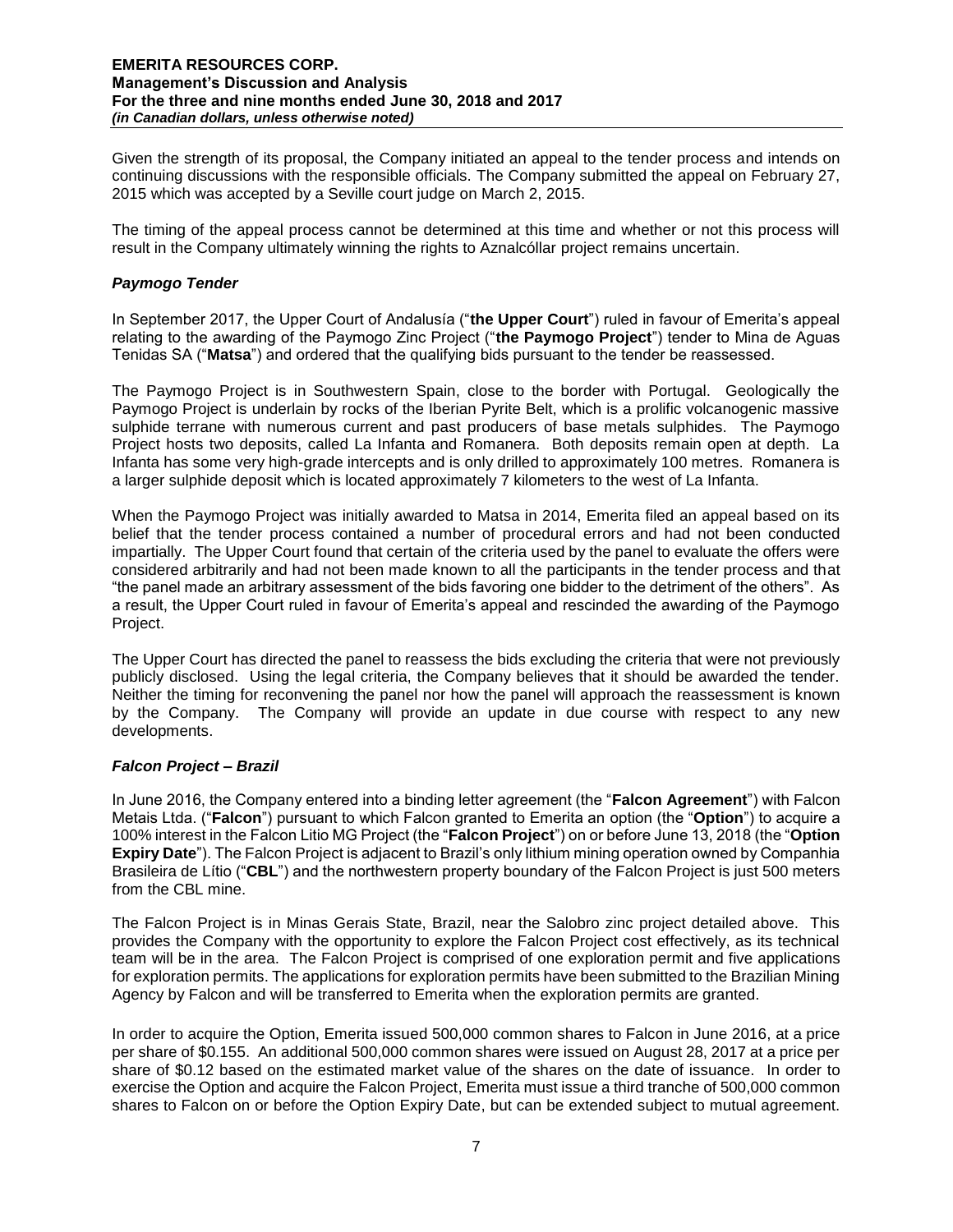All issuances of common shares of Emerita are subject to a statutory hold period and to approval by the TSXV.

If Emerita exercises the Option and acquires the Falcon Project, Falcon will retain a transferable 2% net smelter royalty on all commercial sales from the Falcon Project. In addition, if a "mineral resource", as defined in NI 43-101, of at least 20 million tonnes with a grade of at least 1.3% LiO2 is delineated at the Falcon Project, Emerita shall either, (i) pay CAD\$5 million in cash to Falcon or, by its sole discretion, (ii) issue CAD\$5 million worth (to be determined on a reasonable volume weighted average price basis) of common shares to Falcon (the "**Resource Consideration**").

The Resource Consideration shall only be paid by Emerita if (i) the mineral resource is verified by a "qualified person", as such term is defined in NI 43-101, who is independent of Emerita and Falcon, and (ii) at least 50% of the mineral resource is categorized as an "indicated mineral resource" or "measured mineral resource", as defined in NI 43-101.

Pursuant to the Agreement, Falcon will hold the Project in trust for Emerita until Emerita exercises the Option and the Project is assigned and transferred to Emerita. If Emerita does not exercise the Option by the Option Expiry Date, Falcon will retain the Project.

### **Liquidity and Capital Resources**

As at June 30, 2018, the Company had working capital deficit of \$759,041 (September 30, 2017 – working capital deficit of \$1,460,184), which included a cash balance of \$385,043 (September 30, 2017 - \$518,719), amounts receivable of \$371,101 (September 30, 2017 - \$109,003), and prepaid expenses and advances of \$29,659 (September 30, 2017 - \$28,912), offset by accounts payable and accrued liabilities of \$1,554,844 (September 30, 2017 - \$2,116,818).

On December 20, 2017, the Company completed a private placement financing by issuing 43,426,000 units at a price of \$0.10 per unit for gross proceeds of \$4,342,600. Each unit is comprised of one common share and one half of one common share purchase warrant. Each whole warrant is exercisable at a price of \$0.20 per warrant until December 20, 2019. The proceeds were used towards closing the acquisition of the Salobro zinc project in Brazil, to commence the exploration programs of both the Salobro zinc project and the Plaza Norte zinc project in Spain, and will be used for future acquisitions of mineral properties and for general corporate purposes. In addition, 2,097,095 broker options were issued, exercisable at a price of \$0.10 per broker option into one common share of the Company, until December 20, 2019.

On July 26, 2018, the Company announced a non-brokered private placement financing of up to 60,000,000 units of the Company at a price of \$0.05 per unit for gross proceeds of up to \$3,000,000. Each unit shall be comprised of one common share of the Company and one-half of one common share purchase warrant. Each whole warrant shall entitle the holder to acquire one common share of the Company at a price of \$0.15 for a period of 24 months following the closing date of the Offering.

The proceeds of the Offering will be used to continue the exploration program on the Salobro zinc project, satisfy the previously announced upcoming payment to Vale S.A. in connection with the Company's acquisition of the Salobro project and for general corporate purposes. The closing date of the Offering is expected to occur in the next fiscal quarter.

# **Results of Operations**

During the three and nine months ended June 30, 2018, the Company recorded a loss of \$480,747 and \$1,355,619, or \$0.00 and \$0.01 per share, respectively, compared with a loss of \$436,579 and \$1,083,920 or \$0.00 and \$0.01 per share, during the comparable three and nine months ended June 30, 2017.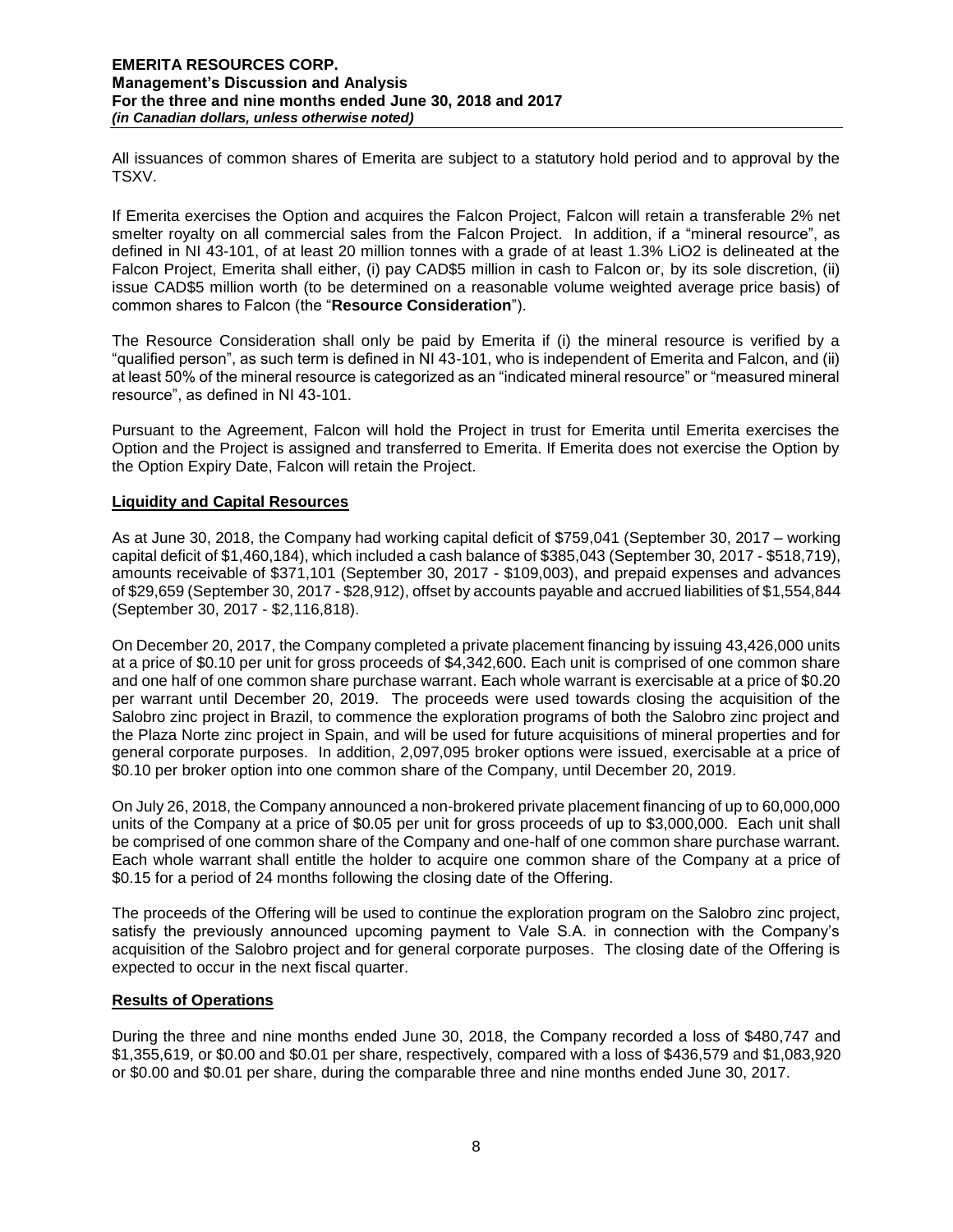Expenses incurred during the three and nine months ended June 30, 2018 included \$226,876 and \$911,579 in consulting and management fees; \$29,777 and \$109,866 in shareholder communications, filing fees, and promotional expenses; \$11,689 and \$97,508 in travel expense; \$26,134 and \$60,600 in office expenses for office administration services; and \$29,344 and \$49,646 in professional fees related to legal expenses and the preparation and audit of the Company's financial statements. During the three and nine months ended June 30, 2018, project evaluation expenses of \$150,565 and \$157,291 were incurred relating to the evaluation of mineral properties within Spain and Brazil.

Expenses incurred during the three and nine months ended June 30, 2017 included \$179,430 and \$492,315 in consulting and management fees; \$15,144 and \$38,711 in shareholders communications and filing fees; \$7,876 and \$19,632 in travel expense; \$13,325 and \$72,498 in office expenses for office administration services; \$11,000 and \$35,748 in professional fees related to the preparation and audit of the Company's financial statements; and \$9,530 and \$74,555 in share-based compensation expenses. In addition, project evaluation expenses of \$187,396 and \$344,860 were incurred, relating to the evaluation of mineral properties in Spain.

# **Cash flows**

### *Nine months ended June 30, 2018*

During the nine months ended June 30, 2018, the Company used cash of \$2,184,217 on operating activities. Cash used in operating activities consisted primarily of new project evaluation expenses incurred on the Company's properties in Spain and Brazil, and corporate general and administrative expenses.

During the nine months ended June 30, 2018, investing activities used \$2,026,194, which related to the Company's investment in both its joint arrangement and its mineral properties.

During the nine months ended June 30, 2018, financing activities generated \$4,076,735, consisting of the proceeds from the Company's private placement financing, and the exercise of 100,000 of the Company's outstanding warrants.

#### *Nine months ended June 30, 2017*

During the nine months ended June 30, 2017, the Company used cash of \$655,738 on operating activities. Cash used in operating activities consisted mainly of new project evaluation expenses incurred on the Company's properties in Spain, and corporate general and administrative expenses.

During the nine months ended June 30, 2017, investing activities used cash of \$37,488 which related to the proceeds from the disposal of property, plant and equipment as well as office equipment and general overhead for exploration and evaluation expenditures on the Company's properties in Spain.

During the nine months ended June 30, 2017, financing activities generated \$1,232,200 in cash, which consisted of the exercise of 450,000 of the Company's stock options and 12,193,400 of the Company's outstanding warrants.

#### **Off-Balance Sheet Items**

As at June 30, 2018, the Company did not have any off-balance sheet items.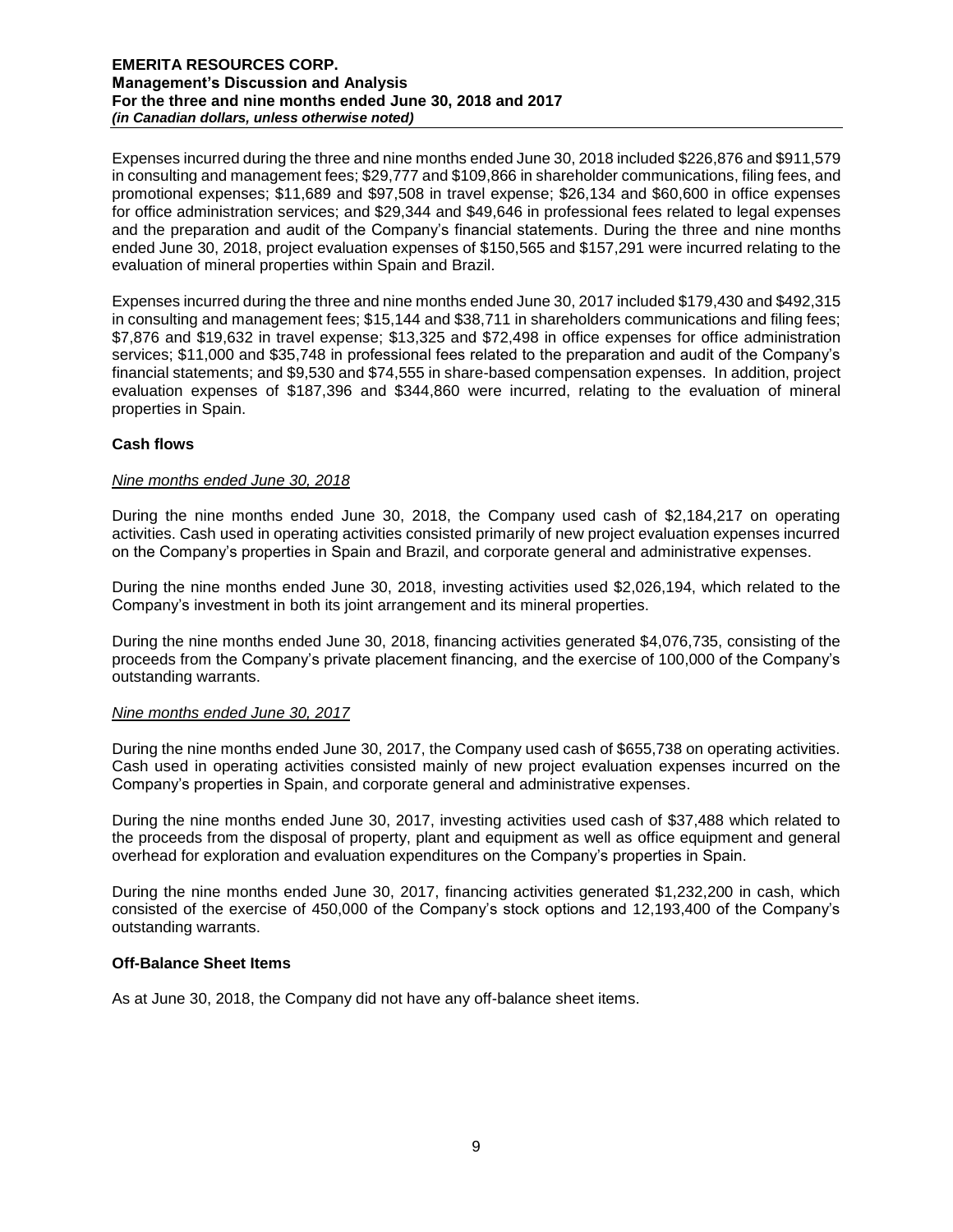### **Select Annual Information**

Select annual financial information for the years ended September 30, 2017, 2016 and 2015 is presented in the table below:

|                                   | 2017        | 2016                     | 2015        |
|-----------------------------------|-------------|--------------------------|-------------|
|                                   |             |                          |             |
| Revenues                          |             | $\overline{\phantom{a}}$ |             |
| Loss and comprehensive loss       | (2,522,973) | (1,520,994)              | (2,386,390) |
| Loss per share, basic and diluted | (0.03)      | (0.02)                   | (0.05)      |
| Total assets                      | 1.164.665   | 1,638,331                | 1,196,621   |
| Working capital ('000s)           | (1,460)     | (1,007)                  | (980)       |

# **Select Quarterly Information**

Select quarterly financial information for the most recent eight quarters is presented in the table below:

|                    |             | <b>Operating</b> |             |                |                     |
|--------------------|-------------|------------------|-------------|----------------|---------------------|
| <b>Period</b>      | Revenue (1) | costs            | <b>Loss</b> | Loss per share | <b>Total assets</b> |
|                    |             |                  |             |                |                     |
| Q3- June 2018      |             | 474,385          | (480, 747)  | (0.00)         | 3,413,807           |
| Q2- March 2018     |             | 433,910          | (428,080)   | (0.00)         | 3,793,092           |
| Q1- December 2017  |             | 478,195          | (446, 792)  | (0.01)         | 4,327,116           |
| Q4- September 2017 |             | 544.344          | 1,083,920   | (0.02)         | 1,164,665           |
| Q3- June 2017      |             | 423,701          | (436, 579)  | (0.00)         | 2,180,500           |
| Q2- March 2017     |             | 256,595          | (258, 918)  | (0.00)         | 1,735,564           |
| Q1- December 2016  |             | 398,023          | (388, 423)  | (0.01)         | 1,426,004           |
| Q4- September 2016 |             | 560,597          | (725, 720)  | (0.01)         | 1,638,331           |

Explanatory Notes:

1) The Company has no sales revenues.

# **Financial Instruments**

Financial instruments recorded at fair value on the statement of financial position are classified using a fair value hierarchy that reflects the significance of the inputs used in making the measurements. The fair value hierarchy has the following levels:

- a) Level 1 Unadjusted quoted prices in active markets for identical assets or liabilities;
- b) Level 2 Inputs other than quoted prices that are observable for assets or liabilities, either directly or indirectly; and
- c) Level 3 Inputs for assets and liabilities that are not based on observable market data.

The fair value hierarchy requires the use of observable market inputs whenever such inputs exist. A financial instrument is classified to the lowest level of the hierarchy for which a significant input has been considered in measuring fair value.

The Company's financial instruments include cash, and accounts payable and accrued liabilities. The carrying values of these financial instruments reported in the statement of financial position approximate their respective fair values due to the relatively short-term nature of these instruments.

As at June 30, 2018, the Company had no instruments to classify in the fair value hierarchy.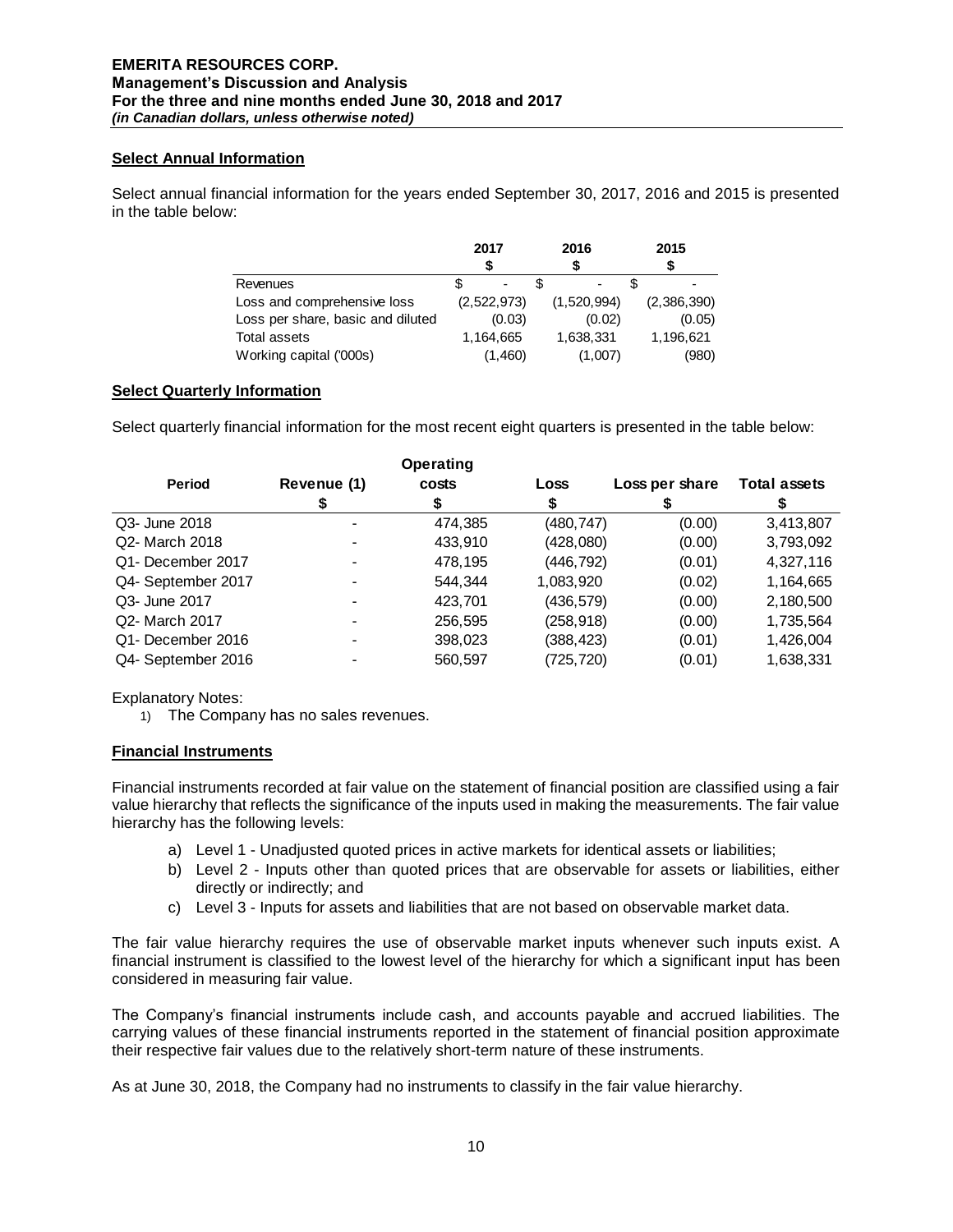The Company's risk exposures and the impact on the Company's financial instruments are summarized below:

#### (a) *Credit risk*

Counterparty credit risk is the risk that the financial benefits of contracts with a specific counterparty will be lost if a counterparty defaults on its obligations under the contract. This includes any cash amounts owed to the Company by those counterparties, less any amounts owed to the counterparty by the Company where a legal right of set-off exists and includes the fair values of contracts with individual counterparties which are recorded in the financial statements.

#### *a. Trade credit risk*

The Company is not exposed to significant trade credit risk.

#### b. *Cash*

In order to manage credit and liquidity risk, the Company's policy is to invest only in highly rated investment grade instruments that have maturities of three months or less. Limits are also established based on the type of investment, the counterparty and the credit rating.

#### (b) *Currency risk*

Currency risk is the risk that the fair value of, or future cash flows from, the Company's financial instruments will fluctuate because of changes in foreign exchange rates. The Company's foreign currency risk arises primarily with respect to the Euro and Brazilian reals from its property interests in Spain and Brazil, and US dollars from operations. Fluctuations in the exchange rates between these currencies and the Canadian dollar could have a material effect on the Company's business, financial condition and results of operations. The Company does not engage in any hedging activity to mitigate this risk.

As at September 30, 2017 and June 30, 2018, the Company had the following financial instruments and denominated in foreign currency (expressed in Canadian dollars):

|                                          | Euro |            |  | US dollars |  |
|------------------------------------------|------|------------|--|------------|--|
| Cash                                     | S    | 104.579    |  | 7.731      |  |
| Accounts payable and accrued liabilities |      | (354.911)  |  | (444.817)  |  |
|                                          |      | (250, 332) |  | (437,086)  |  |

# **September 30, 2017**

**June 30, 2018**

|                                          |   | Euro           | US dollars |
|------------------------------------------|---|----------------|------------|
| Cash                                     | S | 47.914         | 1.093      |
| Accounts payable and accrued liabilities |   | (390.345)      | (468, 906) |
|                                          |   | $(342.431)$ \$ | (467, 813) |

A 10% strengthening (weakening) of the Canadian dollar against the Euro and US dollar would decrease (increase) net loss by approximately \$25,000 (September 30, 2017- \$34,000) and \$44,000 (September 30, 2017- \$47,000), respectively.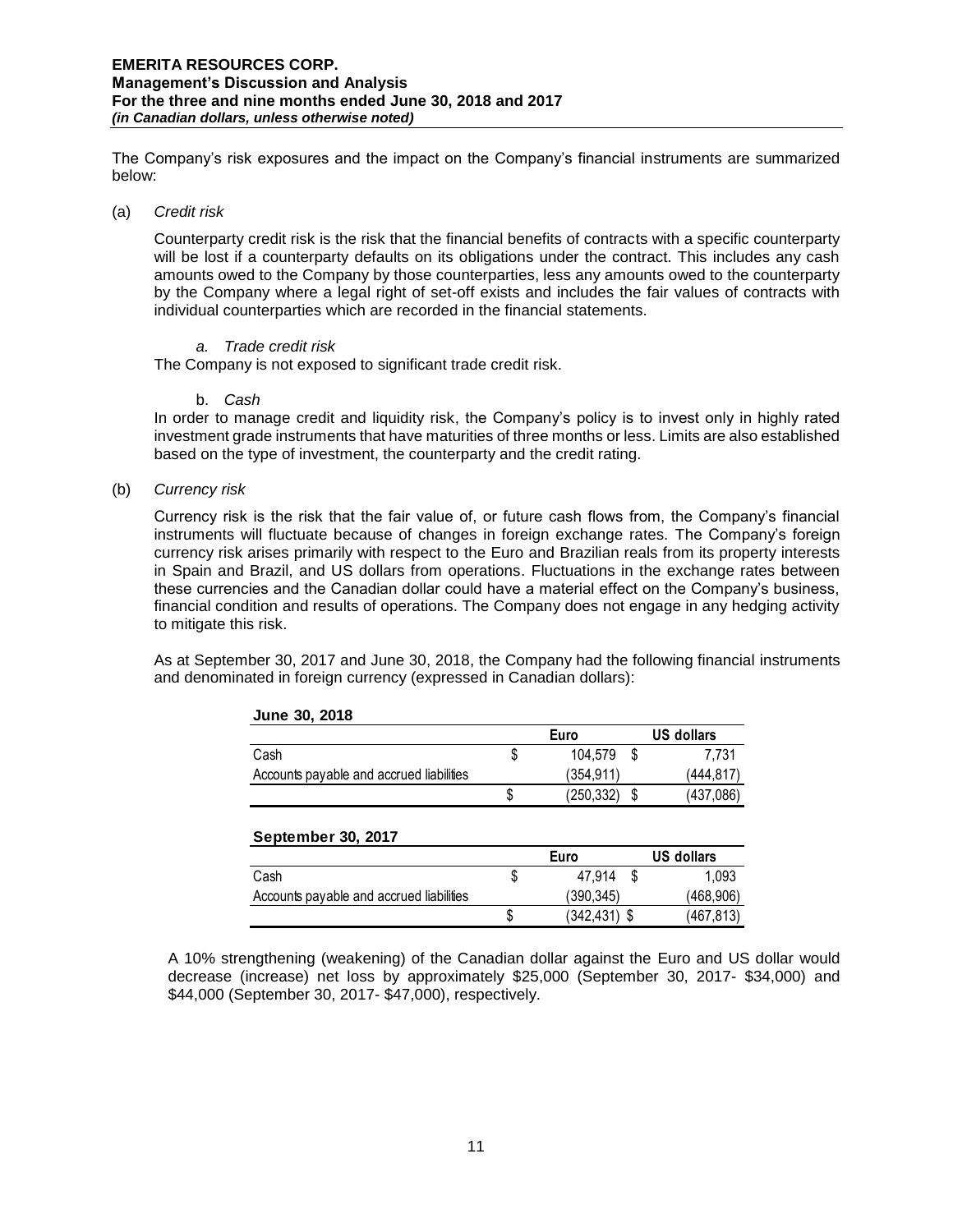#### *(c) Liquidity risk*

Liquidity risk is the risk that an entity will encounter difficulty in meeting obligations associated with financial liabilities. The Company's approach to managing liquidity risk is to ensure that it will have sufficient liquidity to meet liabilities when due. At June 30, 2018, the Company had a cash balance of \$385,043 (September 30, 2017 - \$518,719) to settle current liabilities of \$1,544,844 (September 30, 2017 - \$2,116,818). The Company's trade payables have contractual maturities of less than 30 days and are subject to normal trade terms.

#### *(d) Commodity / Equity price risk*

The Company is exposed to price risk with respect to commodity and equity prices. Equity price risk is defined as the potential adverse impact on the Company's earnings due to movements in individual equity prices or general movements in the level of the stock market. Commodity price risk is defined as the potential adverse impact on earnings and economic value due to commodity price movements and volatilities. The Company closely monitors commodity prices, as it relates to gold, individual equity movements and the stock market to determine the appropriate course of action to be taken by the Company. Commodity price risk is remote as the Company is not a producing entity.

### **Critical Accounting Policies**

The Company's significant accounting policies are described in Note 2 to the audited consolidated financial statements for the year ended September 30, 2017. The preparation of statements in conformity with IFRS requires management to make estimates and assumptions that affect the reported amounts of assets and liabilities at the date of the financial statements and reported amounts of expenses during the reporting period. Actual outcomes could differ from these estimates. The following is a list of the accounting policies that management believes are critical, due to the degree of uncertainty regarding the estimates and assumptions involved and the magnitude of the asset, liability or expense being reported:

- Foreign currencies
- Exploration and evaluation properties

### *Foreign currencies*

The Foreign currency translation presentation and functional currency of the Company and its subsidiary is the Canadian dollar.

Transactions in currencies other than the functional currency are recorded at the rates of exchange prevailing on the dates of the transactions. At each financial position reporting date, monetary assets and liabilities that are denominated in foreign currencies are translated at the rates prevailing at the date of the statement of financial position. Exchange differences are recognized in operations in the period in which they arise.

The Company makes expenditures and incurs costs in Euros ("EUR") and United States Dollars ("US\$"). At June 30, 2018, one Canadian dollar was worth US\$0.7594 (September 30, 2017– US\$0.8013) and EUR 0.6510 (September 30, 2017 – EUR 0.6783). During the nine months ended June 30, 2018, the average value of one Canadian dollar was US\$0.7838 (September 30, 2017 – US\$0.7612) and EUR 0.6534 (September 30, 2017 – EUR 0.6898).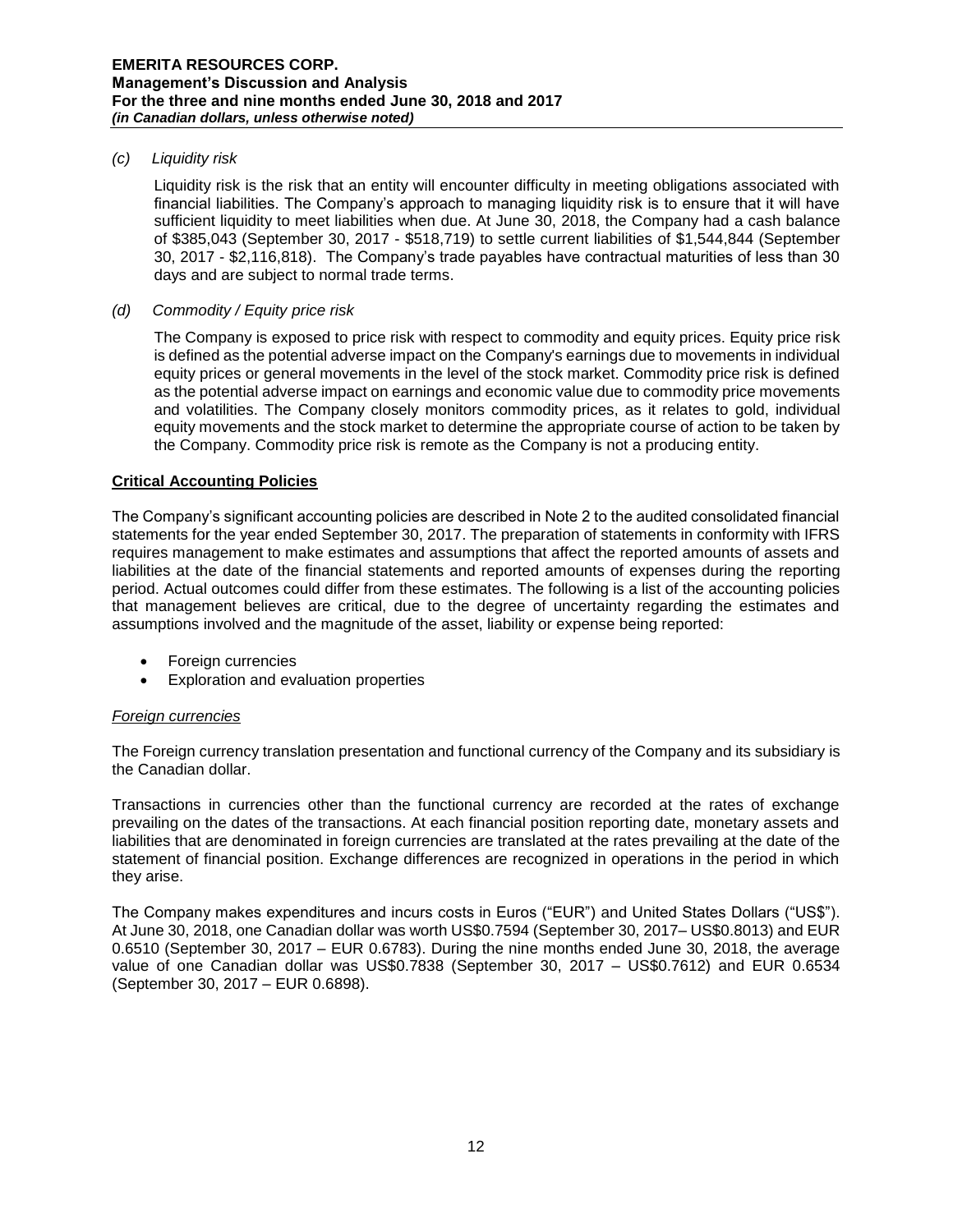#### *Exploration and evaluation properties*

|                                          | Salobro<br><b>Project</b> | <b>Las Morras</b><br><b>Property</b> | <b>Falcon Litio</b><br>Project | <b>Total</b> |
|------------------------------------------|---------------------------|--------------------------------------|--------------------------------|--------------|
| Balance, September 30, 2017              |                           | 339,994                              | 137,500                        | 477,494      |
| Cost incurred during the period:         |                           |                                      |                                |              |
| Purchase option (a) (b)                  | 100,000                   | (100,000)                            |                                |              |
| Land management fees, taxes and permits  | 444,637                   |                                      |                                | 444,637      |
| Labour, contract geologists, prospectors | 462,364                   |                                      |                                | 462,364      |
| Field expenses                           | 36.862                    | -                                    |                                | 36,862       |
| Drilling & geophysics                    | 543,849                   |                                      |                                | 543,849      |
| Travel, meals and accommodations         | 70,102                    |                                      |                                | 70,102       |
| Legal fees                               | 297,946                   | -                                    |                                | 297,946      |
| Project overhead costs                   | 14.784                    |                                      |                                | 14,784       |
| <b>Balance, June 30, 2018</b>            | 1,970,544                 | 239,994                              | 137,500                        | 2,348,038    |

Once a license to explore an area has been secured, expenditures on exploration and evaluation activities are capitalized to exploration and evaluation properties and classified as a component of property, plant and equipment.

Exploration expenditures relate to the initial search for deposits with economic potential and to detailed assessments of deposits or other projects that have been identified as having economic potential.

Management reviews the carrying value of capitalized exploration and evaluation costs at least annually. The review is based on the Company's intentions for the development of the undeveloped property. Subsequent recovery of the resulting carrying value depends on successful development or sale of the undeveloped project. If a project does not prove viable or management determines that impairment is required, all irrecoverable costs associated with the project net of any impairment provisions are written off to operations.

The recoverability of amounts shown for exploration and evaluation properties is dependent upon the discovery of economically recoverable reserves, the ability of the Company to obtain financing to complete development of the properties, and on future production or proceeds of disposition.

Costs recovered in excess of the carrying amount are recognized in operations. At June 30, 2018, the Company had exploration and evaluation properties on the statement of financial position of \$2,348,038 (September 30, 2017 - \$477,494).

#### **Commitments and Contingencies**

The Company's exploration activities are subject to various laws and regulations governing the protection of the environment. These laws and regulations are continually changing and generally becoming more restrictive. The Company believes its operations are materially in compliance with all applicable laws and regulations. The Company expects to make expenditures to comply with such laws and regulations.

The Company is party to certain management contracts. These contracts contain minimum commitments of approximately \$325,000 (2017 - \$324,000) and additional contingent payments of up to approximately \$1,245,000 (2017 - \$1,235,000) upon the occurrence of a change of control. As a triggering event has not taken place, the contingent payments have not been reflected in these consolidated financial statements.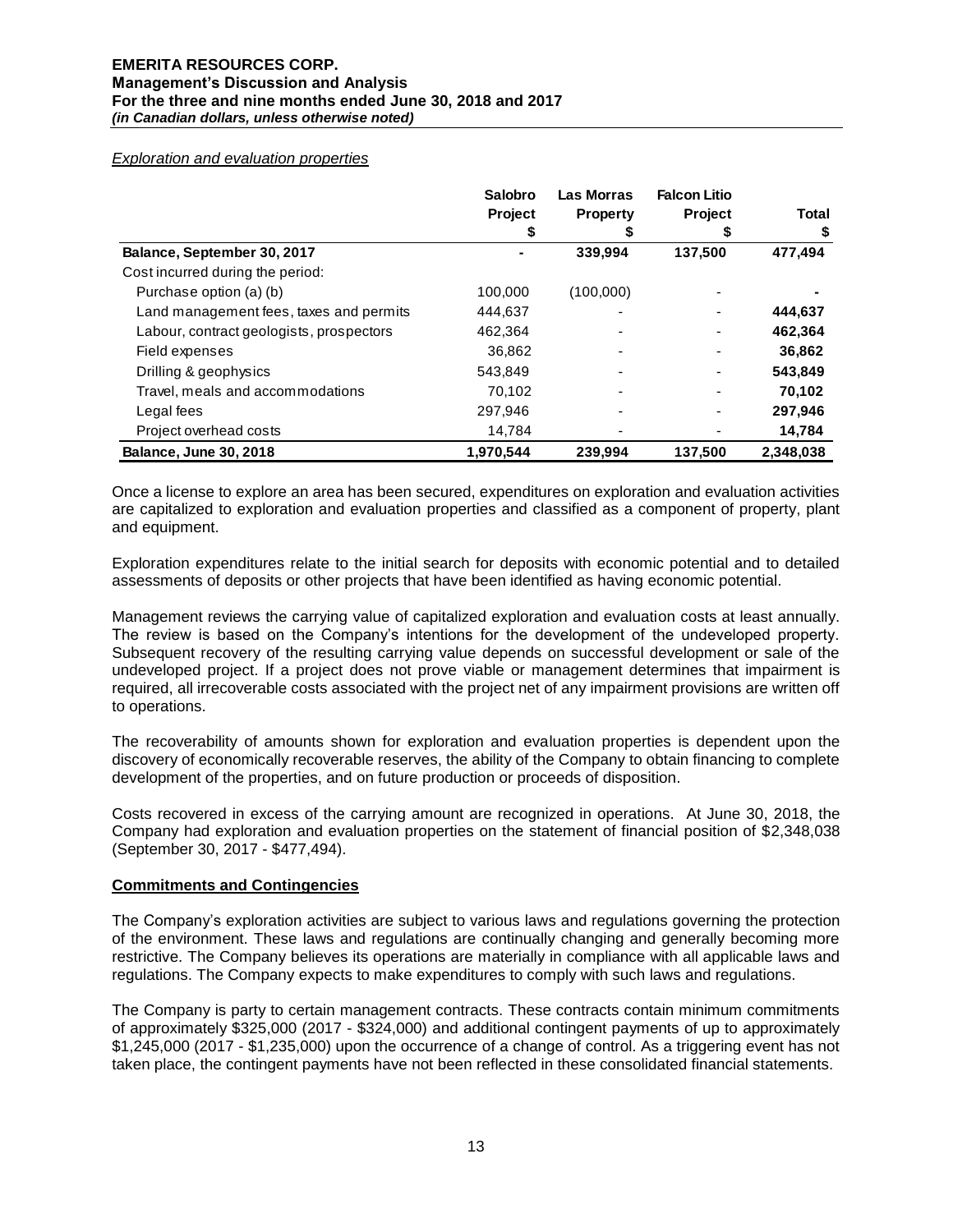The Company is subject to various claims, lawsuits and other complaints arising in the ordinary course of business. The Company records provisions for losses when claims become probable and the amounts are estimable. Although the outcome of such matters cannot be determined, it is the opinion of management that the final resolution of these matters will not have a material adverse effect on the Company's financial condition, operations or liquidity.

The Company has been named as a defendant in a claim made by a group of companies regarding the payment of outstanding amounts owing to the group of companies relating to certain advertising services. The plaintiff is seeking payment in the amount of  $\epsilon$  208,457 (approximately \$320,000). Although the ultimate outcome of this action cannot be ascertained at this time and the results of legal proceedings cannot be predicted with certainty, management believes this claim to be without merit.

### **Transactions with Related Parties**

The Company shares office space with other companies who may have common officers or directors. The costs associated with this space are administered by an unrelated company.

As at June 30, 2018, an amount of \$918,817, included in accounts payable, were owed to directors and officers of the Company (September 30, 2017 - \$972,436). The amounts outstanding on fees are unsecured, non-interest bearing, with no fixed terms of repayment.

### *Compensation of key management personnel of the Company*

In accordance with IAS 24, key management personnel are those persons having authority and responsibility for planning, directing and controlling the activities of the Company directly or indirectly, including any directors (executive and non-executive) of the Company. During the nine months ended June 30, 2018 and 2017, the remuneration of directors and other key management personnel are as follows:

|                     | Nine months ended |                 |    |         |  |
|---------------------|-------------------|-----------------|----|---------|--|
|                     |                   | <b>June 30,</b> |    |         |  |
|                     | 2018              |                 |    | 2017    |  |
| Short-term benefits |                   | 392.687         | £. | 303.441 |  |

# **Risk Factors**

Mining exploration inherently contains a high degree of risk and uncertainty, which even a combination of careful evaluation, experience and knowledge may not eliminate. The following are certain factors relating to the business of the Company, which investors should carefully consider when making an investment decision concerning the Company's shares. These risks and uncertainties are not the only ones facing the Company. Additional risks and uncertainties not presently known that the Company currently deems immaterial, may also impair the operations of the Company. If any such risks occur, the financial condition, liquidity and results of operations of the Company could be materially adversely affected and the ability of the Company to implement its growth plans could be adversely affected. An investment in the Company is speculative. An investment in the Company will be subject to certain material risks and investors should not invest in securities of the Company unless they can afford to lose their entire investment. The following is a description of certain risks and uncertainties that may affect the Company.

# *Substantial Capital Requirements and Liquidity*

Substantial additional funds for the establishment of the Company's current and planned operations will be required. No assurances can be given that the Company will be able to raise the additional funding that may be required for such activities, should such funding not be fully generated from operations. Mineral prices, environmental rehabilitation or restitution, current financial conditions, revenues, taxes, capital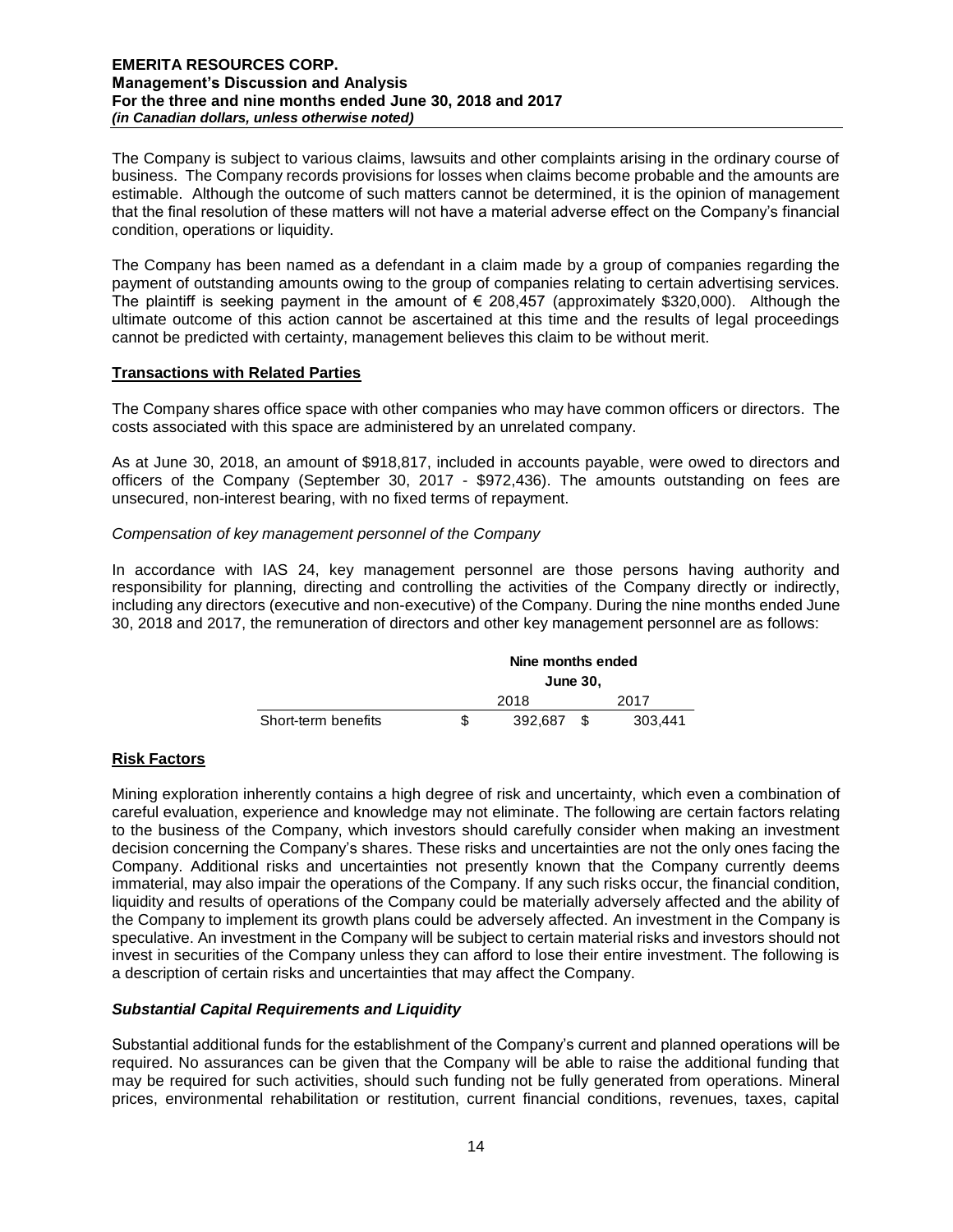expenditures, operating expenses and geological results are all factors which will have an impact on the amount of additional capital that may be required. To meet such funding requirements, the Company may be required to undertake additional equity financing, which would be dilutive to shareholders. Debt financing, if available, may also involve restrictions on financing and operating activities. There is no assurance that additional financing will be available on terms acceptable to the Company or at all. If the Company is unable to obtain additional financing as needed, it may be required to reduce the scope of its operations and pursue only those projects that can be funded through cash flows generated from its existing operations, if any.

### *Financing Risks and Dilution to Shareholders*

The Company will have limited financial resources, no operations and no revenues. Even if the Company's exploration program on one or more of the properties is successful, additional funds will be required for the purposes of further exploration and development. There can be no assurance that the Company will be able to obtain adequate financing in the future or that such financing will be available on favourable terms or at all. It is likely such additional capital will be raised through the issuance of additional equity which would result in dilution to the Company's shareholders.

# *Limited Operating History*

The Company is a relatively new company with limited operating history. The Company only recently acquired its interest in its material properties and the Company has no history of business or mining operations, revenue generation or production history. The Company has yet to generate a profit from their activities. The Company will be subject to all the business risks and uncertainties associated with any new business enterprise, including the risk that it will not achieve its growth objective. The Company anticipates that it may take several years to achieve positive cash flow from operations.

### *No Mineral Resources or Mineral Reserves*

Resource exploration is a speculative business, characterized by a number of significant risks including, among other things, unprofitable efforts resulting not only from the failure to discover mineral deposits but also from finding mineral deposits that, though present, are insufficient in quantity and quality to return a profit from production. The marketability of minerals acquired or discovered by the Company may be affected by numerous factors which are beyond the control of the Company and which cannot be accurately predicted, such as market fluctuations, the proximity and capacity of milling facilities, mineral markets and processing equipment, and such other factors as government regulations, including regulations relating to royalties, allowable production, importing and exporting of minerals, and environmental protection, the combination of which factors may result in the Company not receiving an adequate return of investment capital.

The Company's properties are in the exploration stage only and, to date, no mineral resources or mineral reserves have been identified. Development of the Company's properties will follow only if favourable exploration results are obtained. The business of exploration for minerals and mining involves a high degree of risk. Few properties that are explored are ultimately developed into producing mines. There is no assurance that any mineral resources or mineral reserves will be identified or developed. The long-term profitability of the Company's operations will in part be directly related to the costs and success of its exploration programs, which may be affected by a number of factors.

Substantial expenditures are required to establish mineral resources and mineral reserves and to develop the mining and processing facilities and infrastructure at any site chosen for mining. Although substantial benefits may be derived from the discovery of a major mineralized deposit, no assurance can be given that minerals will be discovered in sufficient quantities to justify commercial operations or that funds required for development can be obtained on a timely basis.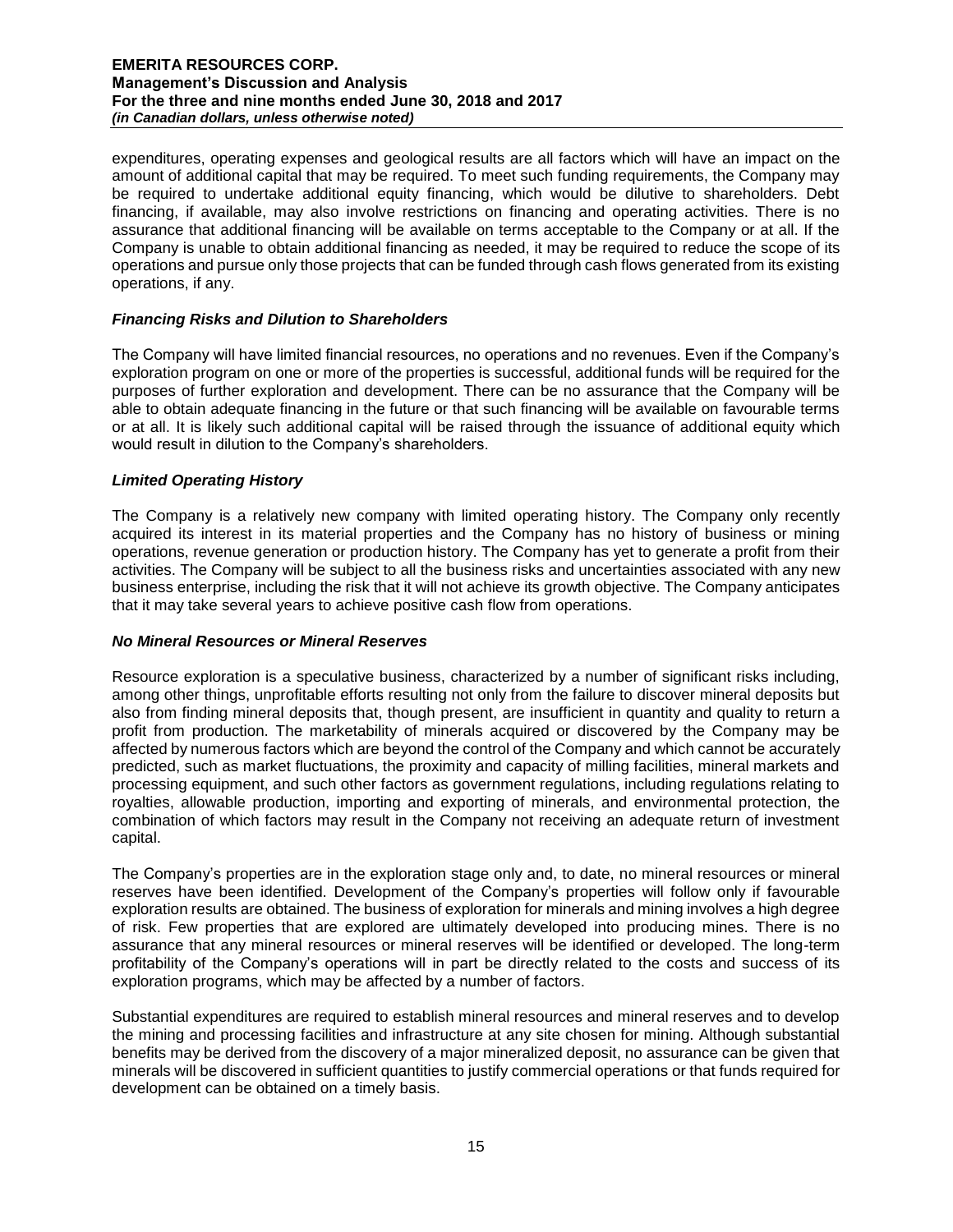#### *Fluctuating Mineral Prices*

The economics of mineral exploration are affected by many factors beyond the Company's control, including commodity prices, the cost of operations, variations in the grade of minerals explored and fluctuations in the market price of minerals. Depending on the price of minerals, the Company may determine that it is impractical to continue a mineral exploration operation.

Mineral prices are prone to fluctuations and the marketability of minerals is affected by government regulation relating to price, royalties, allowable production and the importing and exporting of minerals, the effect of which cannot be accurately predicted. There is no assurance that a profitable market will exist for the sale of any minerals that may be found on the Properties.

#### *Regulatory, Permit and License Requirements*

The current or future operations of the Company require permits from various governmental authorities, and such operations are and will be governed by laws and regulations that may concern, among other things, exploration, development, production, taxes, labour standards, occupational health, waste disposal, toxic substances, land use, environmental protection, site safety and other matters. Companies engaged in the exploration and development of mineral properties generally experience increased costs and delays in development and other schedules because of the need to comply with applicable laws, regulations and permits. There can be no assurance that all permits which the Company may require for facilities and the conduct of exploration and development operations on its properties will be obtainable on reasonable terms, or that such laws and regulations will not have an adverse effect on any exploration or development project which the Company might undertake.

Failure to comply with applicable laws, regulations and permitting requirements may result in enforcement actions, including orders issued by regulatory or judicial authorities causing operations to cease or be curtailed and may include corrective measures requiring capital expenditures, installation of additional equipment or remedial actions. Parties engaged in exploration and development operations may be required to compensate those suffering loss or damage by reason of the exploration and development activities and may have civil or criminal fines or penalties imposed upon them for violation of applicable laws or regulations. Amendments to current laws, regulations and permits governing operations and activities of mineral companies, or more stringent implementation thereof, could have a material adverse impact on the Company and cause increases in capital expenditures or exploration and development costs, or require abandonment or delays in the development of new or existing properties.

With respect to the Aznalcóllar and Paymogo tender appeal processes, there can be no certainty with respect to further developments of the appeal or the results of any recourse initiated by the applicable governmental entities in Spain with respect to the tender processes. In addition, there can be no certainty with respect to the timing regarding any potential resolution of the tender review processes, the ability of the Company to be successful with its appeal or the potential for the Company to be awarded either project.

#### *Title to Properties*

Acquisition of title to mineral properties is a very detailed and time-consuming process. Title to, and the area of, mineral properties may be disputed. The Company cannot give an assurance that title to some or all the Company's interest in its properties will not be challenged or impugned. Mineral properties sometimes contain claims or transfer histories that examiners cannot verify. A successful claim that the Company does not have the interest it understands it has in its properties could cause the Company to lose any rights to explore, develop and mine any minerals on such properties without compensation for its prior expenditures relating thereto.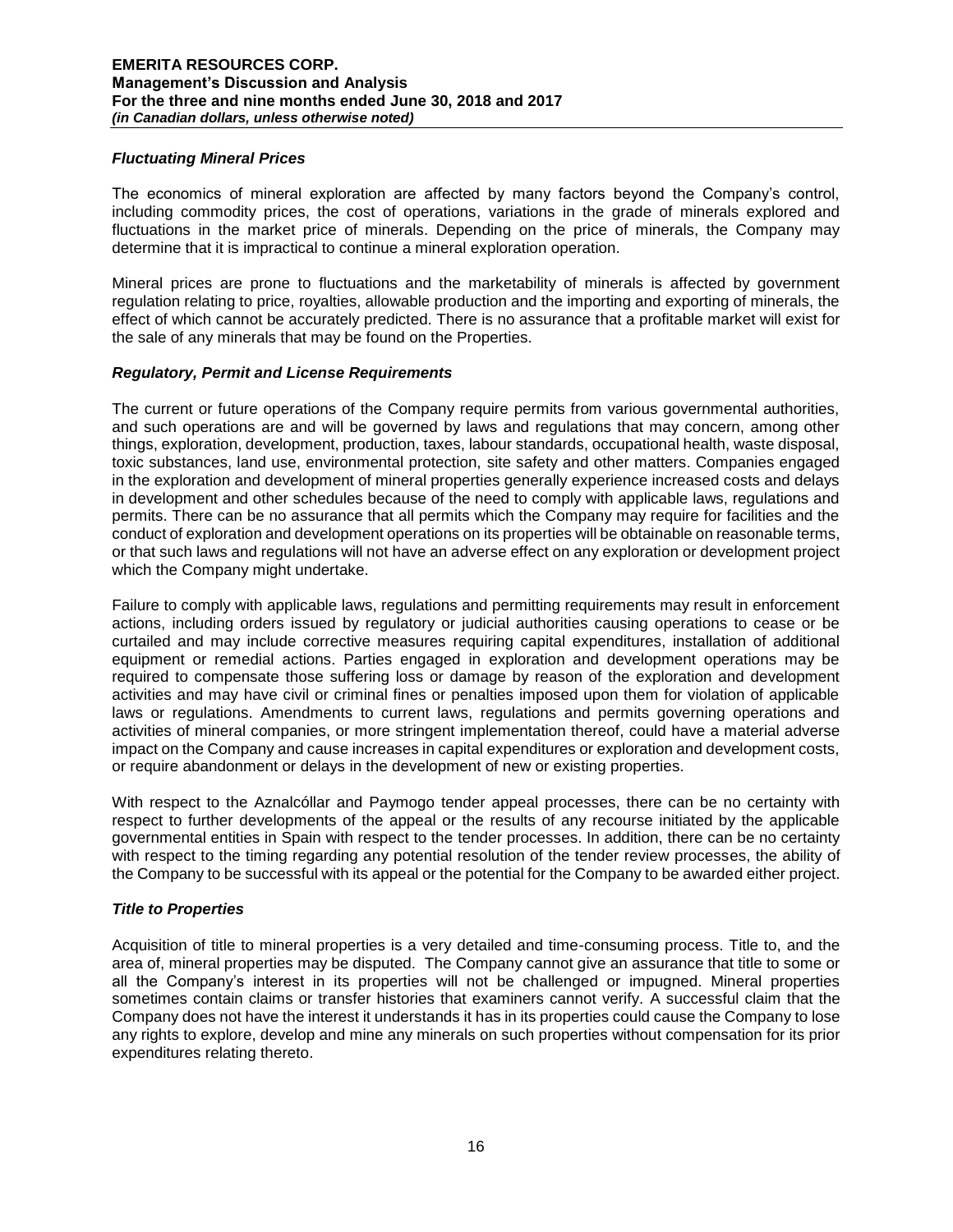# *Competition*

The mineral exploration and development industry is highly competitive. The Company will have to compete with other companies, many of which have greater financial, technical and other resources than the Company, for, among other things, the acquisition of minerals claims, leases and other mineral interests, as well as for the recruitment and retention of qualified employees and other personnel. Failure to compete successfully against other companies could have a material adverse effect on the Company and its prospects.

# *Reliance on Management and Dependence on Key Personnel*

The success of the Company will be largely dependent upon the performance of its directors and officers and the ability to attract and retain key personnel. The loss of the services of these persons may have a material adverse effect on the Company's business and prospects. The Company will compete with numerous other companies for the recruitment and retention of qualified employees and contractors. There is no assurance that the Company can maintain the service of its directors and officers or other qualified personnel required to operate its business. Failure to do so could have a material adverse effect on the Company and its prospects.

# *Environmental Risks*

The Company's exploration and appraisal programs will, in general, be subject to approval by regulatory bodies. Additionally, all phases of the exploration, development and mining business present environmental risks and hazards and are subject to environmental regulation pursuant to a variety of international conventions and national and local laws and regulations. Environmental legislation provides for, among other things, restrictions and prohibitions on spills, releases or emissions of various substances produced in association with exploration, development and mining operations. The legislation also requires that wells and facility sites be operated, maintained, abandoned and reclaimed to the satisfaction of applicable regulatory authorities. Compliance with such legislation can require significant expenditures and a breach may result in the imposition of fines and penalties, some of which may be material. Environmental legislation is evolving in a manner expected to result in stricter standards and enforcement, larger fines and liability and potentially increased capital expenditures and operating costs.

### *Local Resident Concerns*

Apart from ordinary environmental issues, the exploration, development and mining of the Company's properties could be subject to resistance from local residents that could either prevent or delay exploration and development of the properties.

# *Conflicts of Interest*

Certain of the directors and officers of the Company will be engaged in, and will continue to engage in, other business activities on their own behalf and on behalf of other companies (including mineral resource companies) and, as a result of these and other activities, such directors and officers may become subject to conflicts of interest. The *Business Corporations Act* (British Columbia) ("**BCBCA**") provides that in the event that a director has a material interest in a contract or proposed contract or agreement that is material to a Company, the director shall disclose his interest in such contract or agreement and shall refrain from voting on any matter in respect of such contract or agreement, subject to and in accordance with the BCBCA. To the extent that conflicts of interest arise, such conflicts will be resolved in accordance with the provisions of the BCBCA.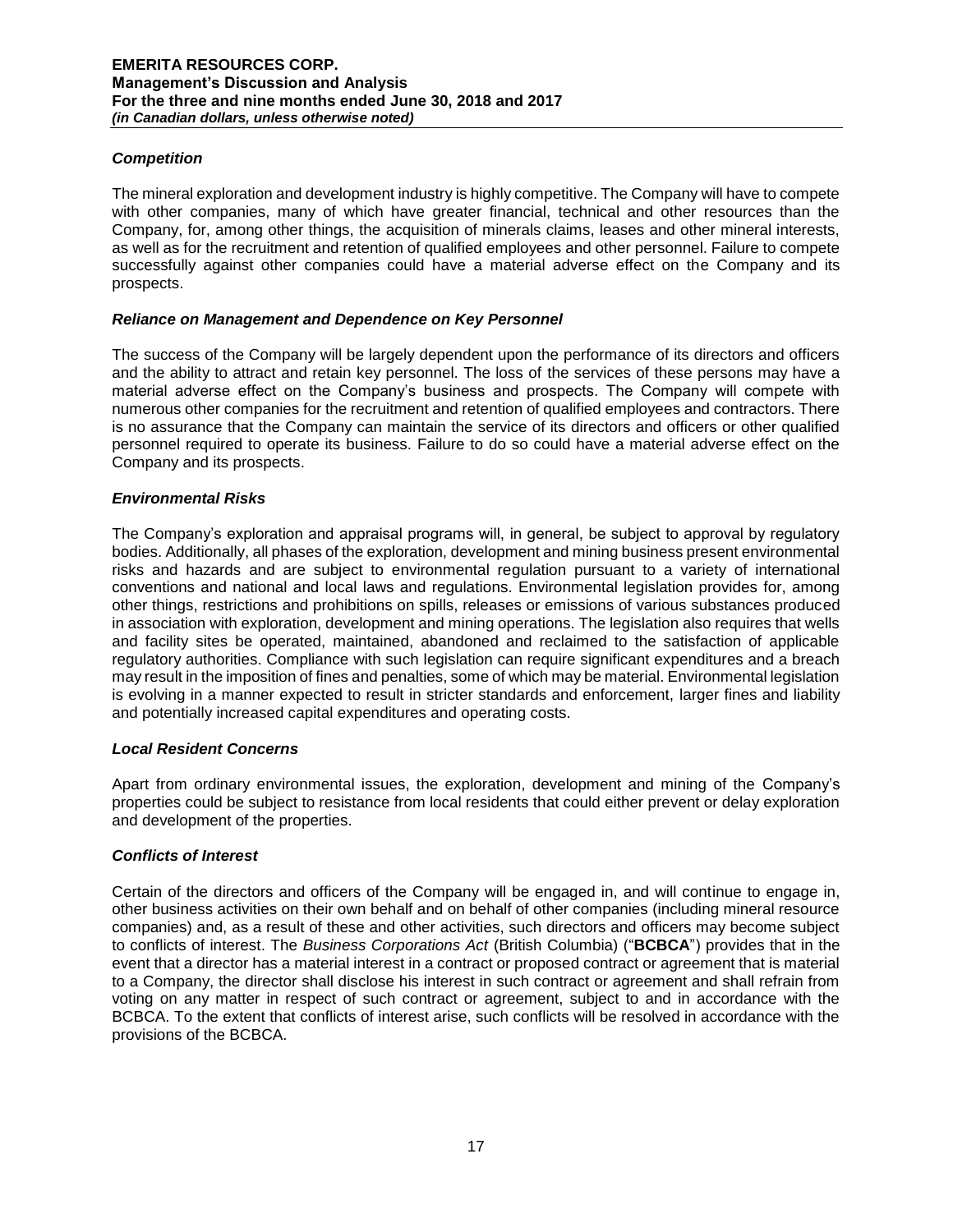# *Foreign Operations*

The Company's properties are located in Spain and Brazil. As such, the Company's proposed activities with respect to its properties will be subject to governmental, political, economic and other uncertainties, including but not limited to expropriation of property without fair compensation, repatriation of earnings, nationalization, currency fluctuations and devaluations, exchange controls and increases in government fees, renegotiation or nullification of existing concessions and contracts, changes in taxation policies, economic sanctions and the other risks arising out of foreign governmental sovereignty over the areas in which the Company's operations will be conducted, as well as risks including loss due to civil strife, acts of war, insurrections and the actions of national labour unions. Future government actions concerning the economy, taxation, or the operation and regulation of nationally important facilities such as mines, could have a significant effect on the Company. No assurances can be given that the Company's plans and operations will not be adversely affected by future developments in Spain and/or Brazil. Any changes in regulations or shifts in political attitudes will be beyond the Company's control and may adversely affect the Company's business.

### *Uninsurable Risks*

Exploration, development and production operations on mineral properties involve numerous risks, including unexpected or unusual geological operating conditions, rock bursts, cave-ins, fires, floods, earthquakes and other environmental occurrences, any of which could result in damage to, or destruction of, equipment and mines, damage to life or property, environmental damage and possible legal liability. Although precautions to minimize risk will be taken, operations are subject to hazards that may result in environmental pollution and consequent liability that could have a material adverse impact on the business, operations and financial performance of the Company. It is not always possible to obtain insurance against all such risks and the Company may decide not to insure against certain risks as a result of high premiums or other reasons. Should such liabilities arise, they could have an adverse impact on the Company's results of operations and financial condition and could cause a decline in the value of the Company securities.

# *Litigation*

The Company and/or its directors or officers may be subject to a variety of civil or other legal proceedings, with or without merit.

### **Outstanding Share Data**

As at the date of this MD&A, the Company has:

- 1) 141,595,829 common shares outstanding;
- 2) 23,810,095 warrants outstanding, expiring December 20, 2019. If all of the warrants were exercised, 23,810,095 shares would be issued for gross proceeds of \$4,552,310.
- 3) 5,300,000 stock options outstanding with expiry dates ranging between August 29, 2021 and October 24, 2021. If all of the options are exercised, 5,300,000 shares would be issued for gross proceeds of \$530,000.